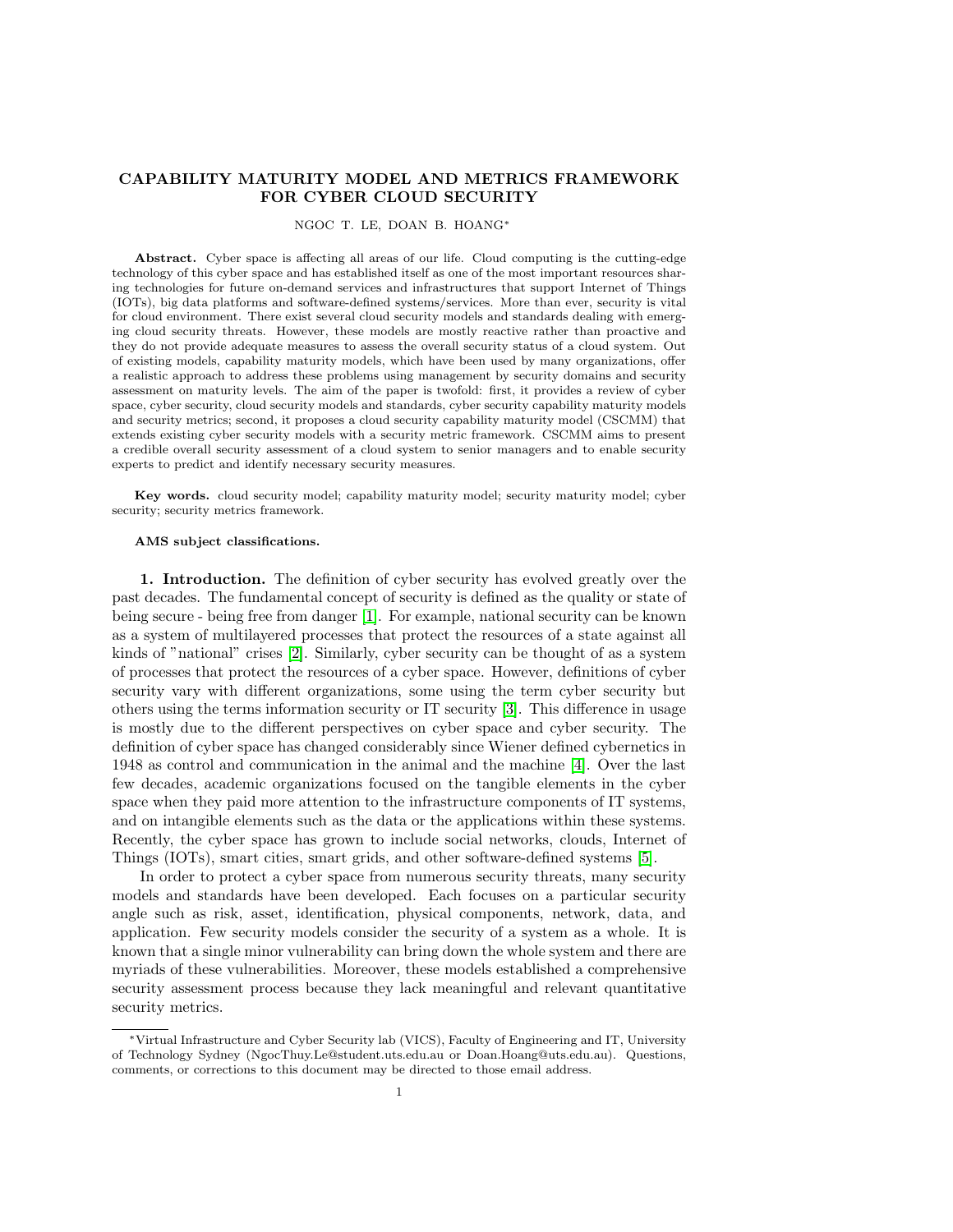## 2 Ngoc T. Le, Doan B. Hoang

In recent years, several security maturity models have been proposed for overall security management. These draw on the theoretical framework of the capability maturity model. In 1989, Humphrey recommended a capability maturity model for software quality assessing [\[6\]](#page-16-5). This basic model has been adapted for cyber security for a number of reasons. First, security models based on capability maturity model have been applied with reasonable successes for many fields such as IT, business. Second, maturity models provide a completed management process for cyber security. Third, they can be extended to cover many security aspects or domains.

Recently, maturity models have been applied for securing many important traditional cyber spaces such as e-government, e-commerce, education, health, particular in critical national infrastructures such as electricity, water supply, petrol, and transportation [\[7\]](#page-16-6). However, few focus on cloud computing security.

Despite having the abovementioned benefits, maturity models revealed many drawbacks. One of which is that when organizations use maturity models, they look at each maturity level as a target and build their goal to reach the next level up. The problem is that a maturity level is often determined arbitrarily and subjectively. Another issue is that security metrics mainly depend on qualitative measurements, suitable for checking compliance rather than inspiring security action.

Therefore, to overcome the weaknesses and to take advantages of maturity models, we aim to propose a novel security capability maturity model for a particular cloud cyber space (Cloud Security Capability Maturity Model, CSCMM) with a new metrics framework that allows not only managers to assess the security state of the cloud system for decision making process but also security practitioners to identify security gaps and to implement security responses systematically and quantitatively.

The remainder of this paper is organized as follows. Section 2 revises knowledge about cyber security, cloud security models, cyber security maturity models, and security metrics. Section 3 proposes CSCMM including its structure and implementation process. Section 4 introduces the security metrics framework that is developed to support the CSCMM model. Section 5 discusses the importance of the quantitative security metrics in security assessment process of the CSCMM model and introduces several advanced security metrics that can be applied for the model. Section 6 concludes the paper with future research.

# 2. Review of cyber space, cyber security, cloud security models, security maturity models, and security metrics.

### 2.1. Cyber space and cyber security.

Cyber space. According to Oxford dictionary, it is a single word cyberspace. However, some authors use two words as in cyber space, and others prefer cyber-space. Some organizations use the term information as cyber or cyber space. In terms of the concept of cyber space, it has been defined and redefined over the years in order to take into account not only emerging technological developments but also the complexity of modern social networks. From the ITU [\[8\]](#page-16-7), the cyber environment includes users, the Internet, the computing devices that are connected to it and all applications, services and systems that can be connected directly or indirectly to the Internet, and to the next generation network (NGN) environment, the latter with public and private incarnations. With this definition, a cyber space covers computing elements, resources, and the interconnecting infrastructure as well as users. However, it does not entail interaction among these elements.

Different countries, in their cyber security strategies, define cyber space in a narrow sense. According to Australias Cyber Security Strategy [\[9\]](#page-16-8), cyber security refers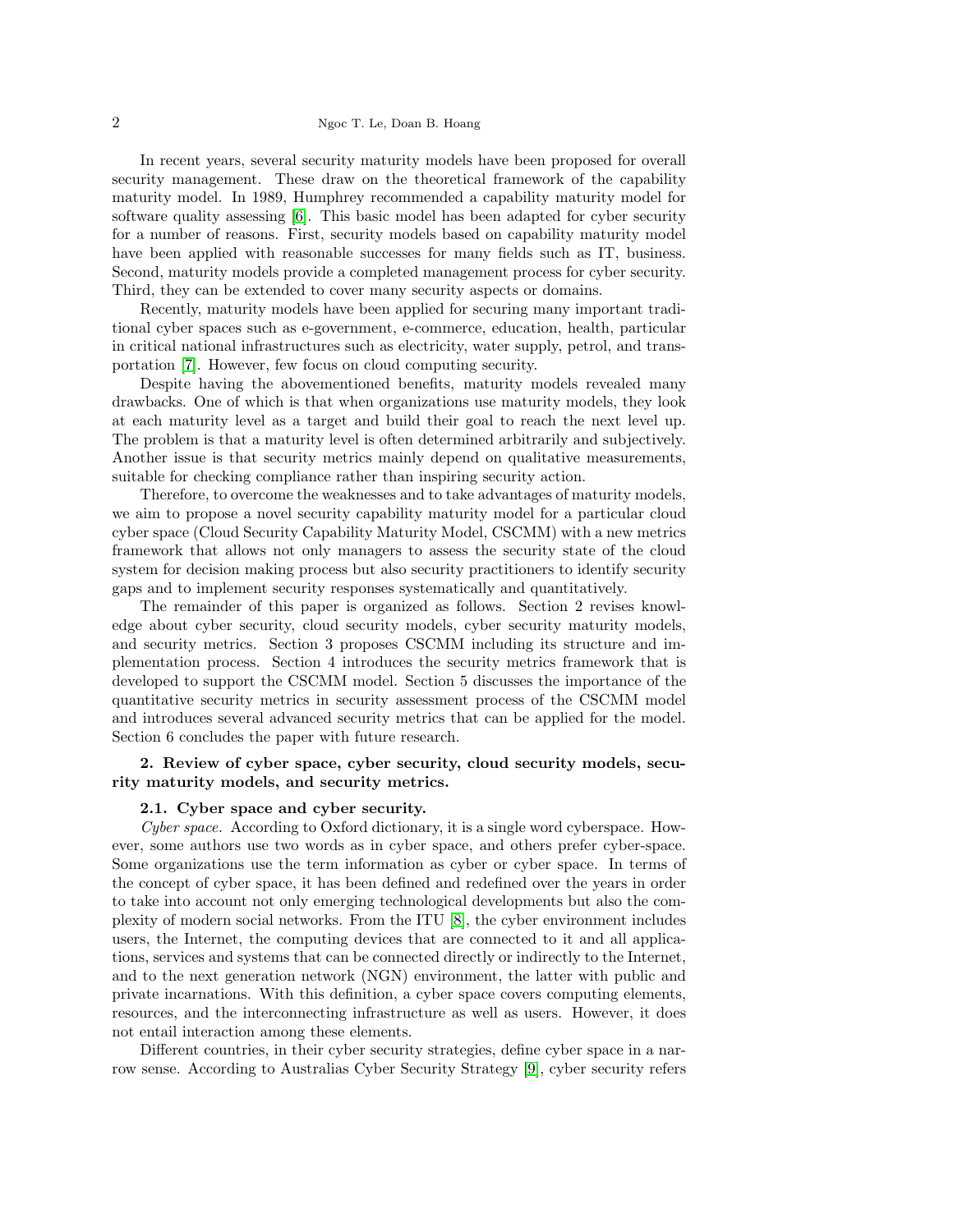to the safety of computer systems. This implies that cyber space is just about computer systems and many elements are not included. According to Canadas Cyber Security Strategy [\[10\]](#page-16-9), cyber space is the electronic world created by interconnected networks of information technology and the information on those networks. It is a global common where people are linked together to exchange ideas, services and friendship. According to The Netherlands National Cyber Security Strategy [\[11\]](#page-16-10), Cyber security refers to efforts to prevent damage caused by disruptions to, breakdowns in or misuse of Information and Communication Technology (ICT). Cyber space is all things within the realm of the ICT. According to Germanys Cyber Security Strategy [\[12\]](#page-16-11), cyber space is the virtual space of all IT systems linked at data level on a global scale. According to New Zealands Cyber Security Strategy, cyber space is considered as the global network such as the Internet [\[13\]](#page-16-12). The definition of cyber space is thus diverse that leads to different emphases in the definitions of cyber security.

Elements of the cyber space. In order to clearly identify elements of the cyber space, many authors classify them into categories. Damir Rajnovic [\[14\]](#page-16-13) differentiated three broad categories of elements: tangibles, intangibles and network-related items in the definition of cyber space. Rain Ottis and Peeter Lorents [\[15\]](#page-16-14) took into account the time and human elements in defining cyber space. They defined cyber space as a time-dependent set of interconnected information systems and the human users that interact with these systems. With this definition, human and interaction are at the center of operation of cyber space. Shackelford [\[16\]](#page-16-15) noted two aspects of cyber space including a physical interconnected critical infrastructure and a conceptual space for interaction.

From the discussion above on the definition of cyber space by various governments and organizations, we suggest that a cyber space consists of 3 key elements: real and virtual entities, interconnecting infrastructure, and interaction among entities through the infrastructure. Real and virtual entities include real things of physical devices such as computers, sensors, mobile phones, electronic devices and virtual abstraction of entities such as data/information, software, and services (i.e., things in Internet of Things). Infrastructure includes networks (e.g., the Internet), databases, information systems and storage that interconnect and support entities in the space. Interaction encompasses activities and interdependencies among cyber space entities (that are capable of interacting including human beings) via the interconnecting infrastructure and the information within concerning communication, policy, business and management.

In order to provide a common understanding of the space and its security, we suggest a unified definition of the cyber space as the space that embraces all three key elements: real and virtual entities, interconnecting infrastructure, and interaction among entities. In particular, the emphasis is on interaction as it is fundamental to security; without interaction among entities, including human beings, the question on security may not make sense.

Cyber security. As mentioned earlier, before the term cyber security came to existence, the terms computer security, IT security, or information security were used in security documents and literature. We highlight several definitions of cyber security for discussion and clarification. According to Gasser and Morrie [\[17\]](#page-16-16), computer security, also known as cyber security or IT security, is the protection of information systems from theft or damage to the hardware, the software, and to the information on them, as well as from disruption or misdirection of the services they provide. ITU [\[18\]](#page-16-17) defines Cyber security as the collection of tools, policies, security concepts, security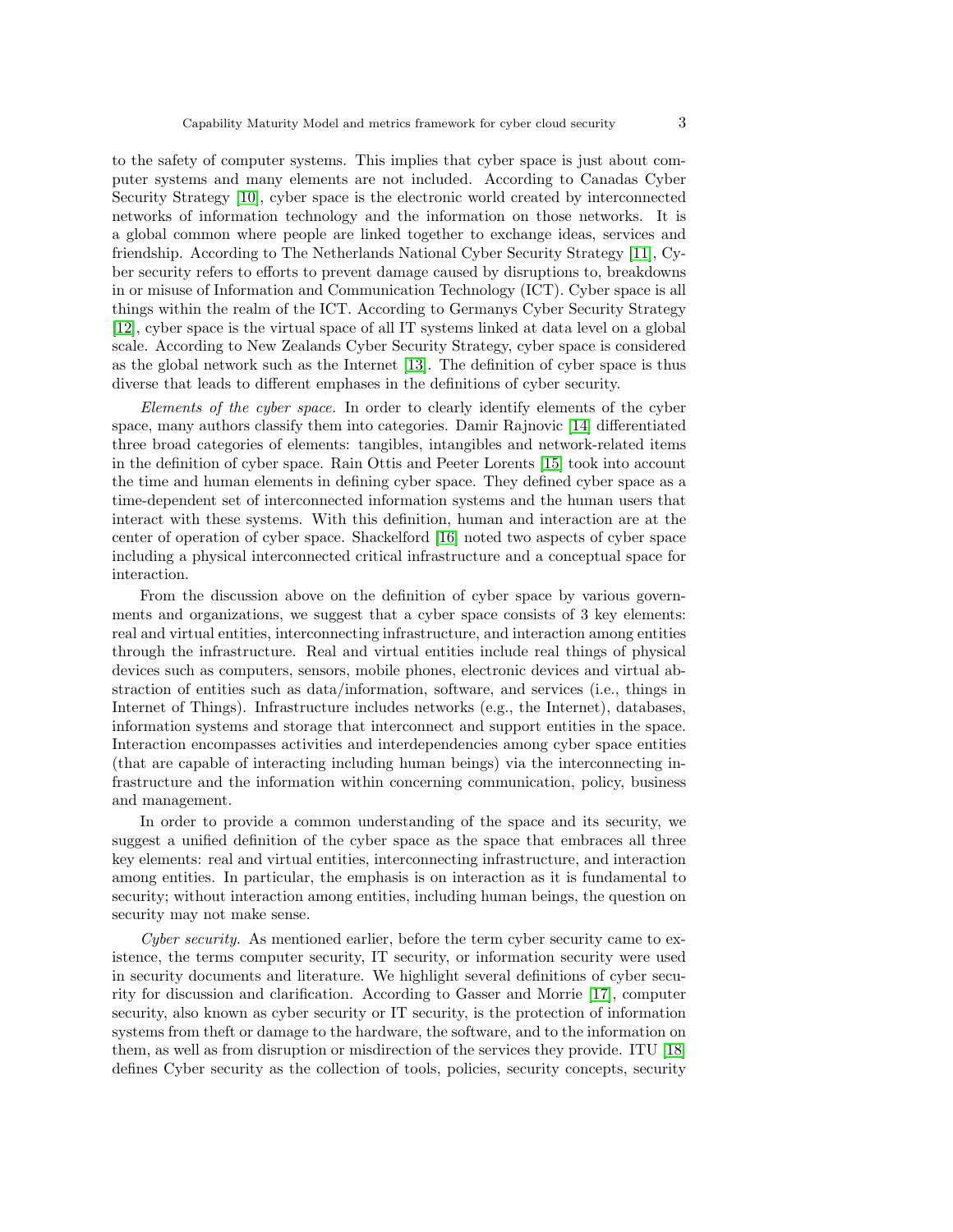safeguards, guidelines, risk management approaches, actions, training, best practices, assurance and technologies that can be used to protect the cyber environment and organization and users assets. From these definitions, it is apparent that information security emphasizes the confidentiality, integrity and availability of information whereas computer security focuses on the availability, integrity, and correct operation of systems. Cyber security, however, is more comprehensive in that it emphasizes the protection of all of the organizations assets using tools, processes, concepts and necessary interaction among elements within. Therefore, we suggest the following definition:

Cyber security can be considered as a collection of systems, tools, processes, practices, concepts and strategies that are used to prevent and protect the cyber space from unauthorized interaction by agents with elements of the space and to maintain and preserve the confidentiality, integrity, availability, and other properties of the space and its protected resources.

We believe that this definition unifies previous definitions and importantly it clarifies the scope of cyber security in three aspects. Firstly, the term cyber security is used instead of the terms information security or IT security to focus attention on the security of cyber space rather than security in a narrower sense. Secondly, prevention, not just protection is an integral part of the definition. It makes sense to look at security in a wider context where prevention and protection are interrelated. Preventing some vulnerability from being exploited can be considered protecting the space and on the other hand, knowing how to protect the cyber space implies to some extent the knowledge of how security breaches occur and how they can be prevented. Thirdly, with rapid emergence of many modern technologies, such as cloud, the Internet of Things, and social networks, additional considerations, including adaptability, non-repudiation or safety may be added to the triad rules of CIA (Confidentiality, Integrity, and Availability) of cyber security. Today, in order to achieve a model that is invariant to new and emerging technologies, additional properties such as authenticity, accountability and safety may need to be included in the definition.

2.2. Cloud security models and standards. Cloud is a particular cyber space. Based on virtualization and shared IT resources, cloud computing is seen as a technological evolution of cyber space. It plays an important role in the world IT development and it will continue to evolve extensively over the next decades [\[19\]](#page-16-18). However, clouds, as cyber infrastructures, with three service models (IaaS, PaaS, and SaaS), four deployment cloud types (Private, Public, Hybrid, and Community) are facing challenging security issues. According to IDC survey, the top challenge for 74% of CIOs in relation to cloud computing is security [\[20\]](#page-16-19).

Identified cloud security aspects include governance and compliance, virtualization, identity management [\[21\]](#page-16-20)[\[22\]](#page-16-21)[\[23\]](#page-16-22), and various threats aspects [\[24\]](#page-16-23)[\[25\]](#page-16-24). Cloud Security Alliance (CSA) published the security report namely The Treacherous Twelve Cloud Computing Top Threats in 2016 providing organizations with the awareness of cloud security issues in making educated risk-management decisions [\[26\]](#page-17-0).

To combat cloud security problems, researchers, businesses, and organizations have been making efforts to mitigate cloud security risk and tackle security threats by development cloud security standards and models. In 2014, the European Union Agency for Network and Information Security (ENISA) [\[27\]](#page-17-1) released the report Cloud standards and security to provide an overview of standards relevant for cloud computing security. Cloud Security Alliance (CSA) introduced and developed security guidance for critical areas of focus in cloud computing through 3 versions including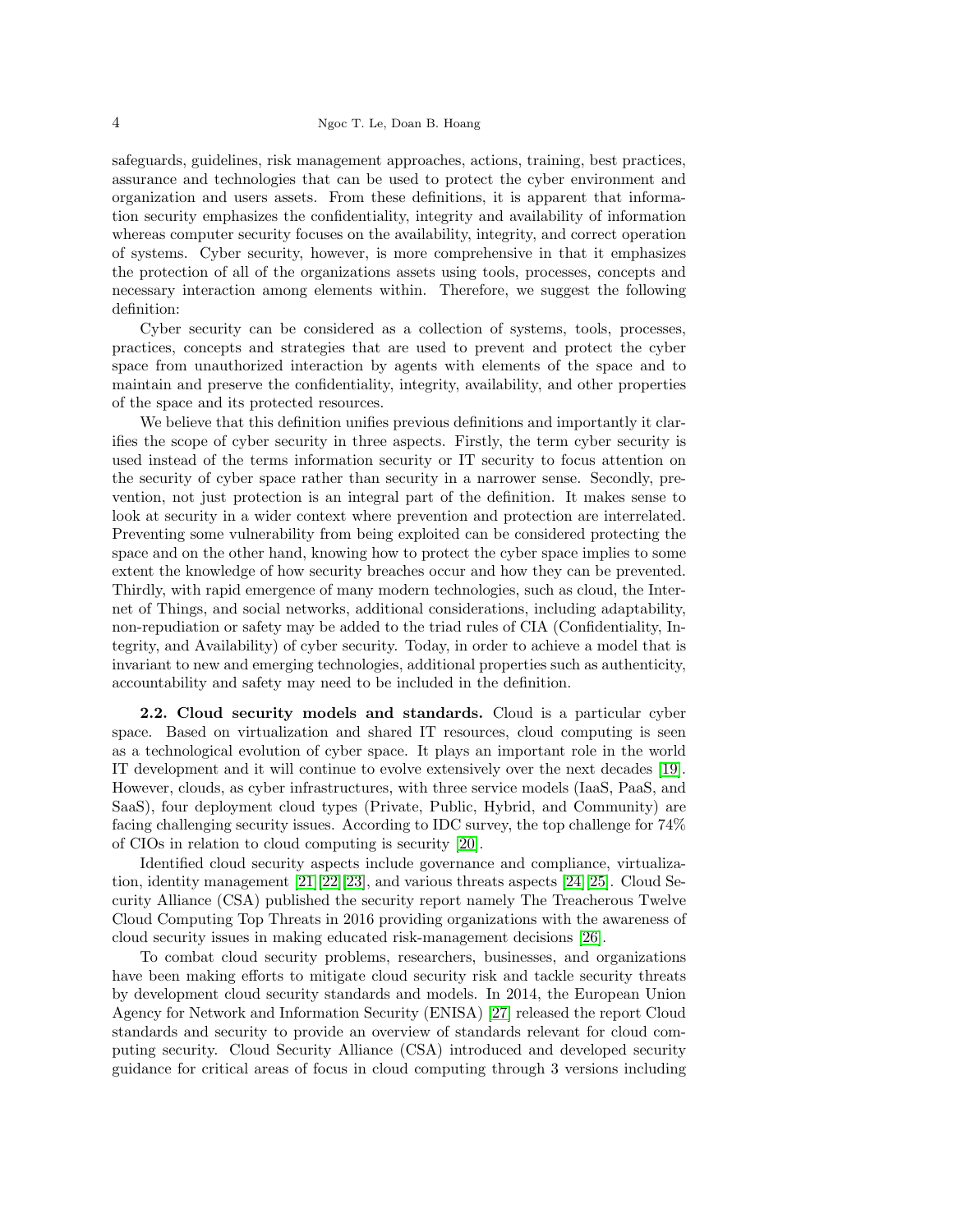Version 1.0 [\[28\]](#page-17-2), Version 2.1 [\[29\]](#page-17-3) (2009), and Version 3.0 [\[30\]](#page-17-4) (2011). The latest version (Version 3.0) is tailored for meeting the security demand change. The aim of this guidance is to introduce better standards for organizations to manage cyber security for cloud by implementation security domains. The guidance approached cloud architecture with cloud service model (SaaS, PaaS, and IaaS) and four deployment models (Public, Private, Community, and Hybrid Cloud) with derivative variations that address specific requirements. The guidance principal is based on thirteen different domains which are divided into two general categories: governance and operations. The governance domains focus on broad and strategic issues as well as policies within a cloud computing environment, while the operational domains focus on more tactical security concerns and implementation within the architecture.

This guidance is relevant to cloud computing, its service models and its deployment models. Regarding cloud security management, the guidance focuses on cloudspecific issues: interoperability and portability, data security, and virtualization. Dividing the implementation domains into two groups with strategic and tactical categories is another salient point of the guidance. This approach allows cloud consumers and providers to bring financial and human resources into security consideration. Furthermore, the guidance can be mapped to existing security models such as Cloud Control Matrix [\[31\]](#page-17-5), international cyber security standards ISO/IEC 27002 and other NIST Special Publications. Despite of benefits, however, the guidance has a number of drawbacks. The guidance lacks assessment guide for each domain. It does not consider security metrics for security practices. Therefore, organizations find difficult to determine the security level of a domain.

In addition, there are a number of standards concerning cloud security. The ISO/IEC 27017 Standard illustrates the information security elements of cloud computing. It assists with the implementation of cloud-specific information security controls, supplementing the guidance in ISO 27000 series standards, including ISO/IEC 27018 on the privacy aspects of cloud computing, ISO/IEC 27031 on business continuity, and ISO/IEC 27036-4 on relationship management. The NIST released the following standards on cloud computing: NIST SP 500-291, Cloud Computing Standards Roadmap, NIST SP 800-146, Cloud Computing Synopsis and Recommendations, NIST SP 800-1, Guidelines on Security & Privacy in Public Cloud Computing, NIST SP 500-292, Cloud Computing Reference Architecture and NIST SP 500-293, US Cloud Computing Technology Roadmap.

2.3. Cyber Security Maturity Model. A fundamental question that has to be asked concerning a cyber space or a system is whether the cyber space or the system is secure or at least to what level it is secure. For example, is a cyber space secure when a huge number of bugs, viruses, spams and malwares have been found and fixed? Or is a cyber space secure when substantial investment in a firewall system and an IDPS (intrusion detection and prevention system) has been made? It is difficult to claim that a cyber space is safe and secure based on the numbers of vulnerabilities found and fixed as there may be a number of bugs still undetected. This implies that vulnerability is only one of the many aspects of security. Yet, many of the current security models deal with security problems in an ad hoc manner; a specific security measure is put into action simply to treat the issue at hand without regard to or understanding its impact on the whole cyber space. These models handle security from a bottom-up perspective and are case specific. They provide no assurance of the overall level of security of the protected entity.

What is needed is to view and study cyber security holistically from a top-down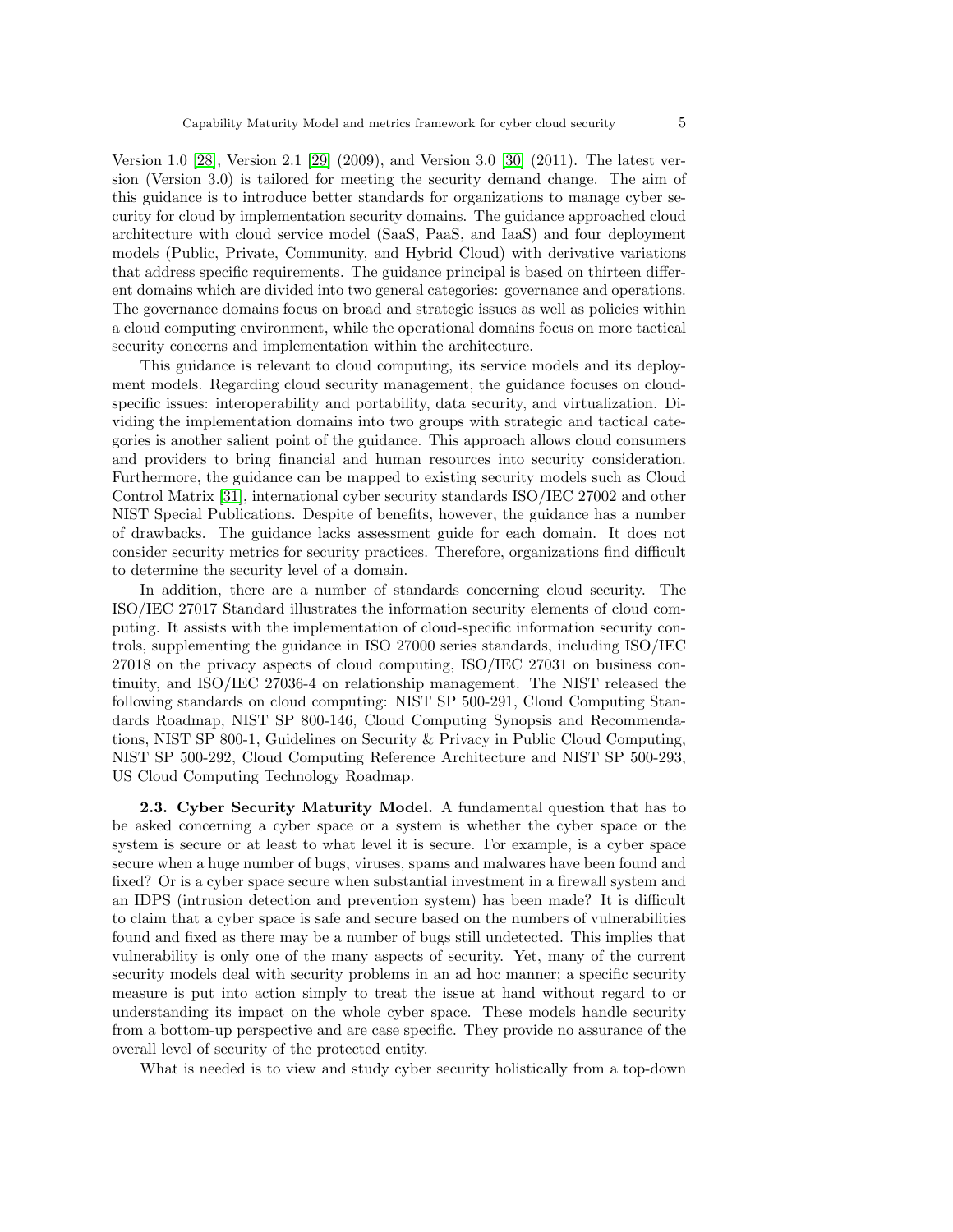6 Ngoc T. Le, Doan B. Hoang



Fig. 2.1. Capabilities maturity model process levels (Humphrey 1989)

perspective to produce a security model that allows us to make an assessment of the overall security level of the entity requiring protection. Furthermore, the model should allow us to identify the entitys weaknesses and the appropriate measures to deal with them. Measures may include an investment in resources, and the enforcement of practices. Among those proposed models, the cyber-security maturity model provides organizations to some extent with a roadmap for measuring, assessing, and enhancing cyber security. Relative to other models, it provides managers with sound footing for making an informed security assessment of their organization.

As mentioned above, Maturity Models are based on the Capability Maturity Model (CMM). Humphrey [\[6\]](#page-16-5) recommended the CMM to assess quality of software and to help software organizations improve the maturity of their software processes by evolving from ad hoc, chaotic processes to mature, disciplined software processes. The fundamental ideas of CMM are as follows: (1) the model is divided into 5 levels from initial to optimizing level, from simple to complex, from low requirement to higher requirement; (2) each level has maturity requirement. It means that to achieve the definite maturity level, the standard requirements of quality and technology need to be implemented by several sets of practices; (3) to reach the higher level, the software must pass all lower levels (see the Figure 1). Eventually, maturity models show the level of perfection or completeness of certain capabilities. They define maturity levels which measure the completeness of the analyzed objects via different sets of (multidimensional) criteria (Figure 2.1).

The structure of the cyber security maturity model can be described in terms of its functions, key components, and types of maturity model [\[32\]](#page-17-6). There are three main functions of a maturity model: a means of assessing and benchmarking performance; a roadmap for model-based improvement; and a means to identify gaps and develop improvement plans. The key components include maturity levels which are the security measurement scale or transitional states; security domains are logical groups of practices, processes; attributes which are core contents of the model arranged by domains and levels; diagnostic methods for assessment, measurement, gap identification, and benchmarking; improvement roadmaps to guide improvement efforts such as Plan-Do-Check-Act or Observe-Orient-Decide-Act. The three types of maturity models are progression, capability, and hybrid. While a progression model describes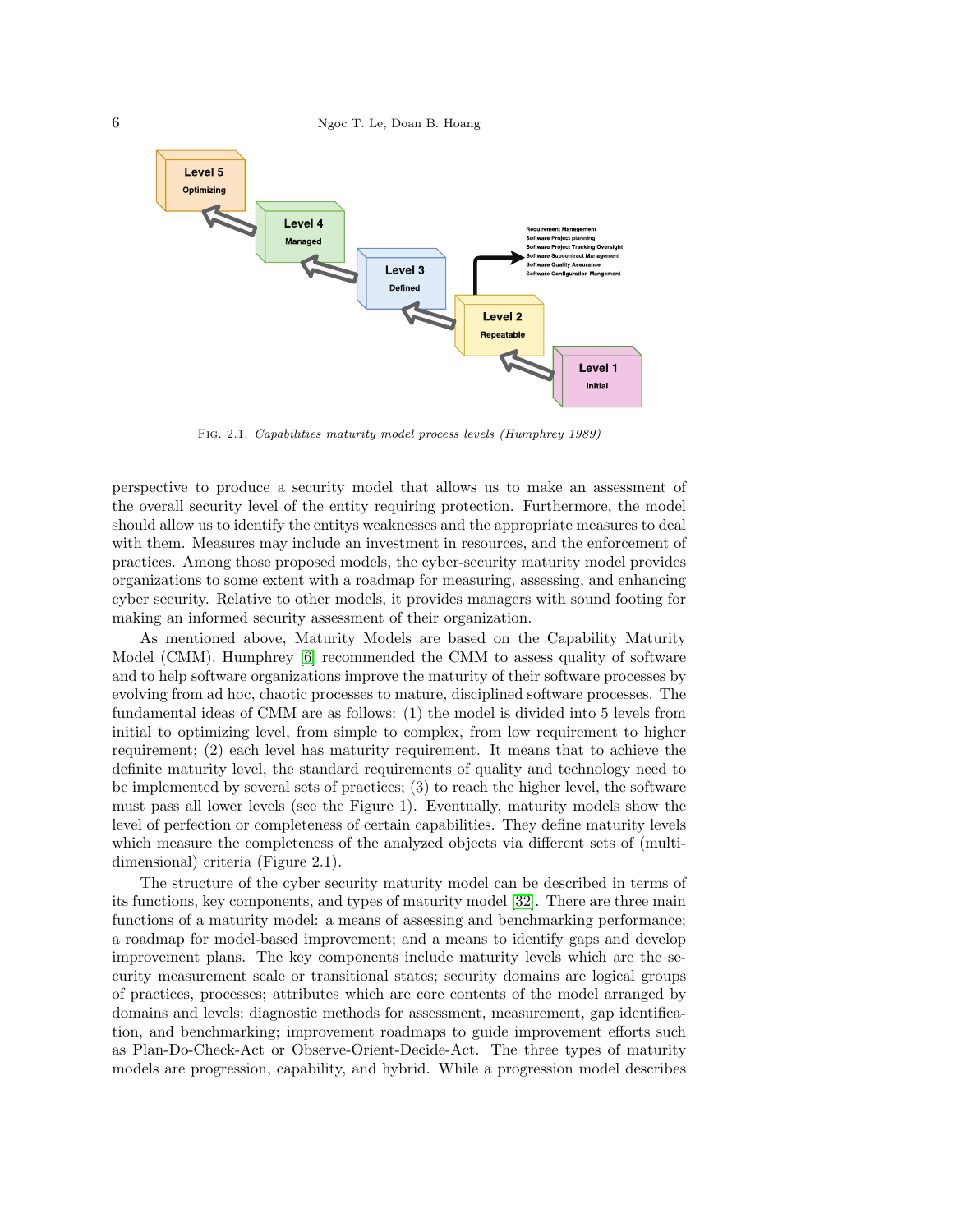levels as higher states of achievement, as with maturity progression for human mobility being from crawl, walk, jog to run, a capability model shows levels as the extent to which a particular set of practices has been institutionalized. The hybrid model is the combination of the best features of progression and capability maturity models. So that maturity levels express both achievement and capability. Most recent cyber security maturity models are hybrid models which take security levels and domains into the integrated framework.

In our previous paper [\[33\]](#page-17-7), we compared twelve security maturity models in order to investigate their strengths and weaknesses. Cyber security maturity models have shown that they help managers to better manage security of their organizations [\[34\]](#page-17-8)[\[35\]](#page-17-9). They allow better security risk management, produce cost saving, promotes self-improvement, and support good security procedures and processes. More importantly, they encourage all stakeholders to take steps along a secure mature path as mapped out by the maturity model, rather than activate security controls blindly without regard to the security of the overall organization. Despite all these benefits, maturity models only provide a bare minimum compliance model rather than an aspired cyber security model that can deal with emerging cyber environment, its demanding usage, as well as its sophisticated attacks. Therefore, three specific issues from security maturity models should be addressed: First, identifying the maturity levels of cyber security of each domain is arbitrary and subjective as a result of checking for compliances; a security model should be more than compliance. Second, most cyber security maturity models draw on International cyber security standards such as ISO27000 series or NIST. Security practices in these standards are mainly measured by qualitative metrics/processes; quantitative metrics should be essential for any security assessment. Third, the model should be flexible for addressing specific dimension of a cyber space or extensible for dealing with emerging cyber spaces.

## 2.4. Cyber security metrics.

Metrics and measures. To assess the level of a security state, metrics or measurements have been used. The usage these two terms, however, has different meanings and implications. Metrics imply tools to facilitate decision making and improve performance and accountability through collection, analysis, and reporting of relevant performance-related data. A measure is a concrete, objective attribute, such as the percentage of systems within an organization that are fully patched, the length of time between the release of a patch and its installation on a system, or the level of access to a system that a vulnerability in the system could provide. Measures are quantifiable, observable, and objective data supporting metrics [\[36\]](#page-17-10). According to the Information Assurance Technology Analysis Center (IATAC), a measurement is the act or the process of measuring, where the value of a quantitative variable in comparison to a (standard) unit of measurement is determined. A measure is a variable to which a value is assigned as a result of the measurement. A metric is a system of related measuring enabling quantification of some characteristic of a system, component or process. A metric is composed of two or more measures [\[37\]](#page-17-11).

Importance of security metrics. Lord Kelvin [\[38\]](#page-17-12) stated that when you can measure what you are speaking about, and express it in numbers, you know something about it; but when you cannot measure it, when you cannot express it in numbers, your knowledge is of a meager and unsatisfactory kind. Therefore, metrics is needed to assess the security of the cyber space. In terms of software quality assessment, Humphrey [\[39\]](#page-17-13) insisted that quality management is impossible without quality measures and quality data. As long as software people try to improve quality without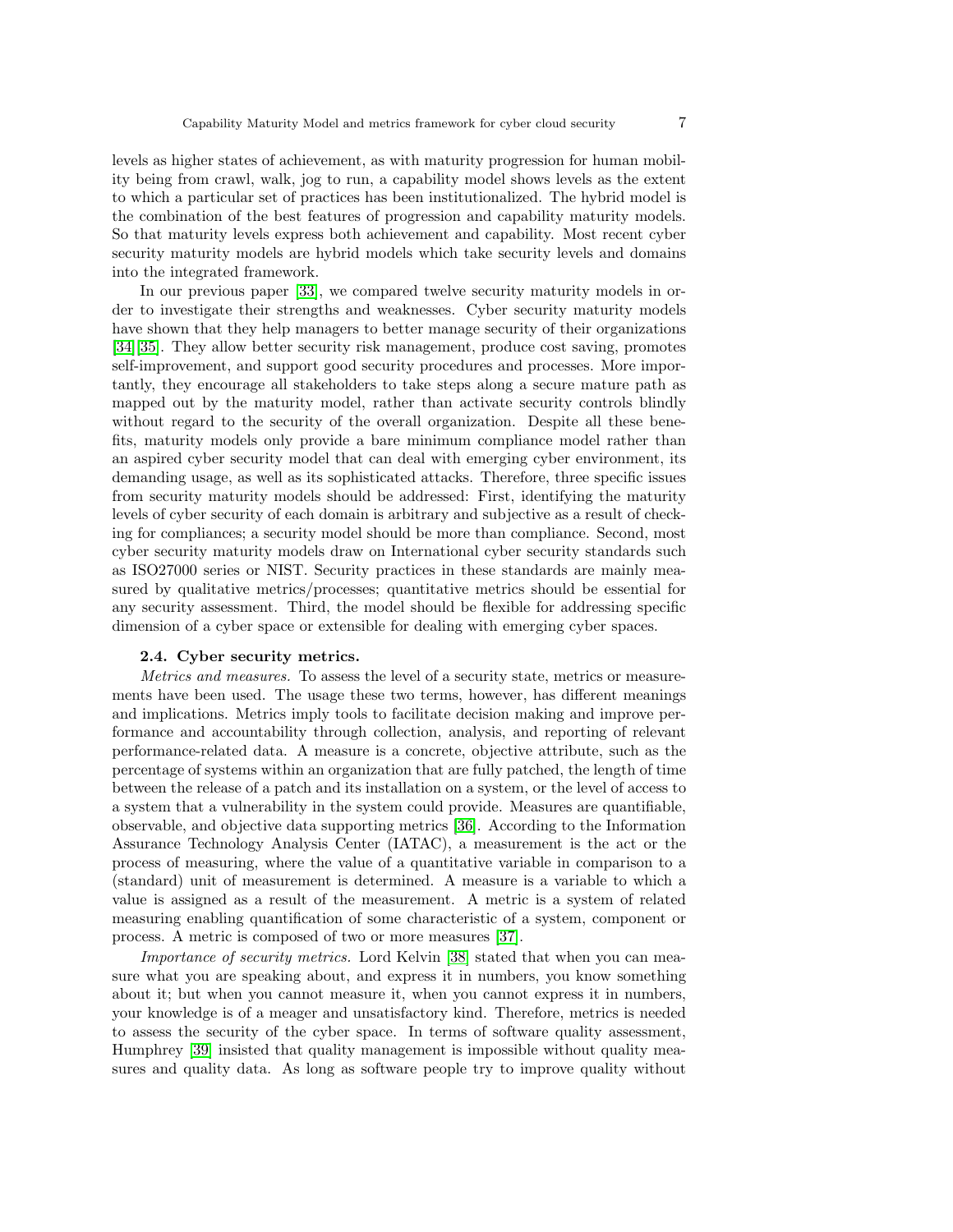measuring and managing quality, they will make little or no progress.

However, it is difficult to measure the cyber security state for 3 reasons: vulnerabilities is hard to measure by anyone, even the owner of the system; the set of weakness (vulnerabilities) known to the observer is not known by the owner of the system and thus is not measured by the owner; no system owner can know the totality of his adversaries. Despite having several difficulties in security measuring, cyber security metrics can support organizations in (1) verifying that their security controls are in compliance with a policy, process, or procedure, (2) identifying their security strengths and weaknesses; and (3) identifying security trends, both within and outside the organizations control [\[40\]](#page-17-14).

Security metrics categories. Security metrics can be categorized by what and how they are measured. What are measured may include process, performance, outcomes, quality, trends, conformance to standard, and probabilities. How these things are measured may be categorized by the methods such as: maturity; multidimensional scorecards; value; benchmarking; modeling; and statistical analysis [\[41\]](#page-17-15). Based on fundamental characteristics of metrics, they can be grouped as follows: (1) Quantitative/Qualitative: Quantitative metrics (e.g., number of failed login attempts) are preferable than qualitative metrics (e.g., self-assessment levels); (2) Dynamic/Static: Dynamic metrics evolve with time while static metrics do not. Dynamic metrics are more useful than static because best practices change over time with technology; (3) Objective/Subjective: Objective metrics (e.g., mean annual downtime for a system) are more desirable than subjective metrics (e.g., amount of training a user needs to securely use the system); (4) Direct/Indirect: Direct metrics are generated from observing the property that they measure (e.g., the number of invalid packets rejected for a fire-wall). Indirect metrics are derived by evaluation and assessment.

In terms of management/organizational perspective, there are several security metric categorizations. In [\[42\]](#page-17-16), the Center for Internet Security (CIS) divided security metrics into three groups which are Management, Operations, or both. Chew et al. [\[43\]](#page-17-17) grouped security metrics by Implementation, Effectiveness and Efficiency, and Business Impact. Savola [\[44\]](#page-17-18) differentiated metrics into Management, Operational, and Technical. These categorizations may overlap as well as interrelate. However, these taxonomies tend to simplify complex socio-technical or practice-theory relationships [\[45\]](#page-17-19).

Security metrics requirement. In a metrics system, several requirements of a good security metric are considered carefully and have been proposed by organizations and researchers. Jaquith [\[40\]](#page-17-14) asserts that security metrics requirements should include consistently measured, cheap to gather, expressed as a cardinal number or percentage and using at least one unit of measure, and contextually specific. According to Wesner [\[46\]](#page-17-20), security metrics should be SMART (Specific, Measurable, Actionable, Relevant, and Timely). Brotby [\[47\]](#page-17-21) proposes PRAGMATIC requirement with P for Predictive, R for Relevant, A for Actionable), G for Genuine, M for Meaningful, A for Accurate, T for Timely) I for Independent, and C for Cheap. Herrmann [\[48\]](#page-17-22) considers that a good security metrics is one that possesses Accurate, Precise, Valid, and Correct characteristics.

Security metrics program. Once the security metrics have been decided by an organization for its system, a security metrics program has to be established to provide the organization with a map to manage, control, or improve the system security domains [\[49\]](#page-17-23). Several methods to build up a security metrics program are deployed. First, Payne [\[50\]](#page-17-24) proposed Seven Steps model to establish security metrics including: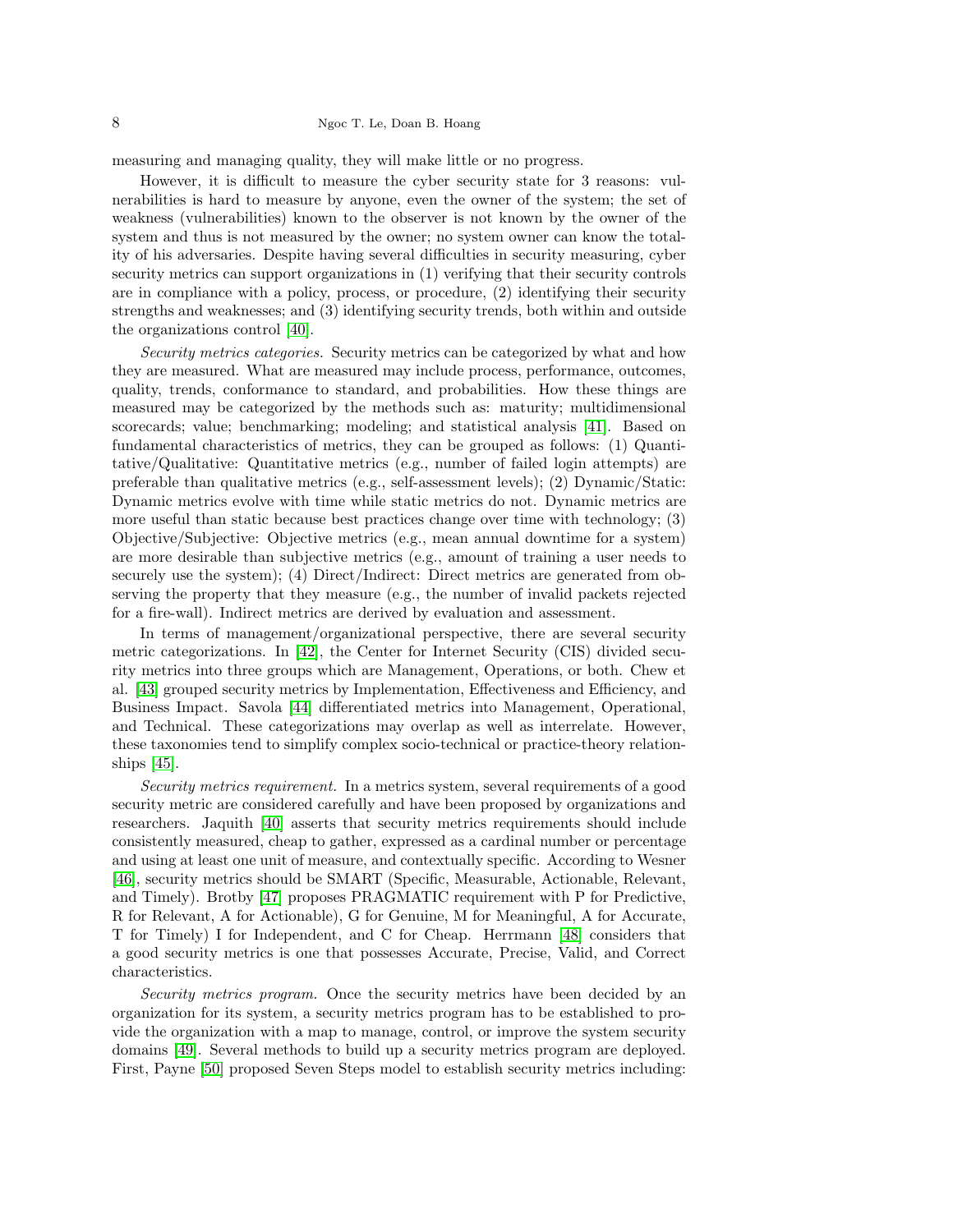

Fig. 3.1. CSCMM Model Architecture

defining the metrics program goal(s) and objectives; deciding metrics to generate; developing strategies for generating the metrics; establishing benchmarks and targets; determining metrics are reported; creating an action plan and act on it; and establishing a formal program review/refinement cycle. NIST also considered the metrics development and selection cycle via seven steps from identify stakeholders and interest to business mission impact [\[51\]](#page-17-25).

Chew et al. [?] proposed five key components of making a metrics program plan: program initiation; development of information security metrics; analysis of information security metrics; reporting information security metrics; maintaining an information security metrics program. Campbell and Blades [\[52\]](#page-17-26) listed five steps in a security metrics program: identifying the business drivers and objectives for the security metrics program; determining who your metrics are intended to inform and influence; identifying the types and locations of data essential for actionable security metrics; establishing relevant metrics; establishing internal controls to ensure integrity of data and data assessments and to protect confidentiality.

3. Cloud security capability maturity model (CSCMM). To solve all above problems from cloud models and cyber security maturity models, we developed a Cloud Security Capability Maturity Model (CSCMM) with two dimensions including domain and maturity level (Figure 3.1). The first dimension presents twelve cloud security domains. Each domain is a set of cyber security practices. The practices within each domain are a number objectives achievement that specify for cloud security. The second dimension shows four maturity levels which apply seperately to each domain. The maturity levels indicate a paralel progression of maturity: general and specific.

The model is built from a combination of existing cyber security standards, frameworks, and innovation. It provides the guidance to support the organizations implement and enhance their cyber security capabilities on cloud system. The model tend to be in general, therefore they can be tailored for their consistent goals with different cloud service model (IPSaaS) and deployments (Public, Private, and Hybrid Cloud).

**3.1. CSCMM domains.** There is not a complete cloud security standard because cloud technology is evolving far faster than standards [\[53\]](#page-17-27). Therefore, creating a set of security domains just based on the current security standards is not adequate to take into account emerging issues and attack surfaces. For CSCMM , we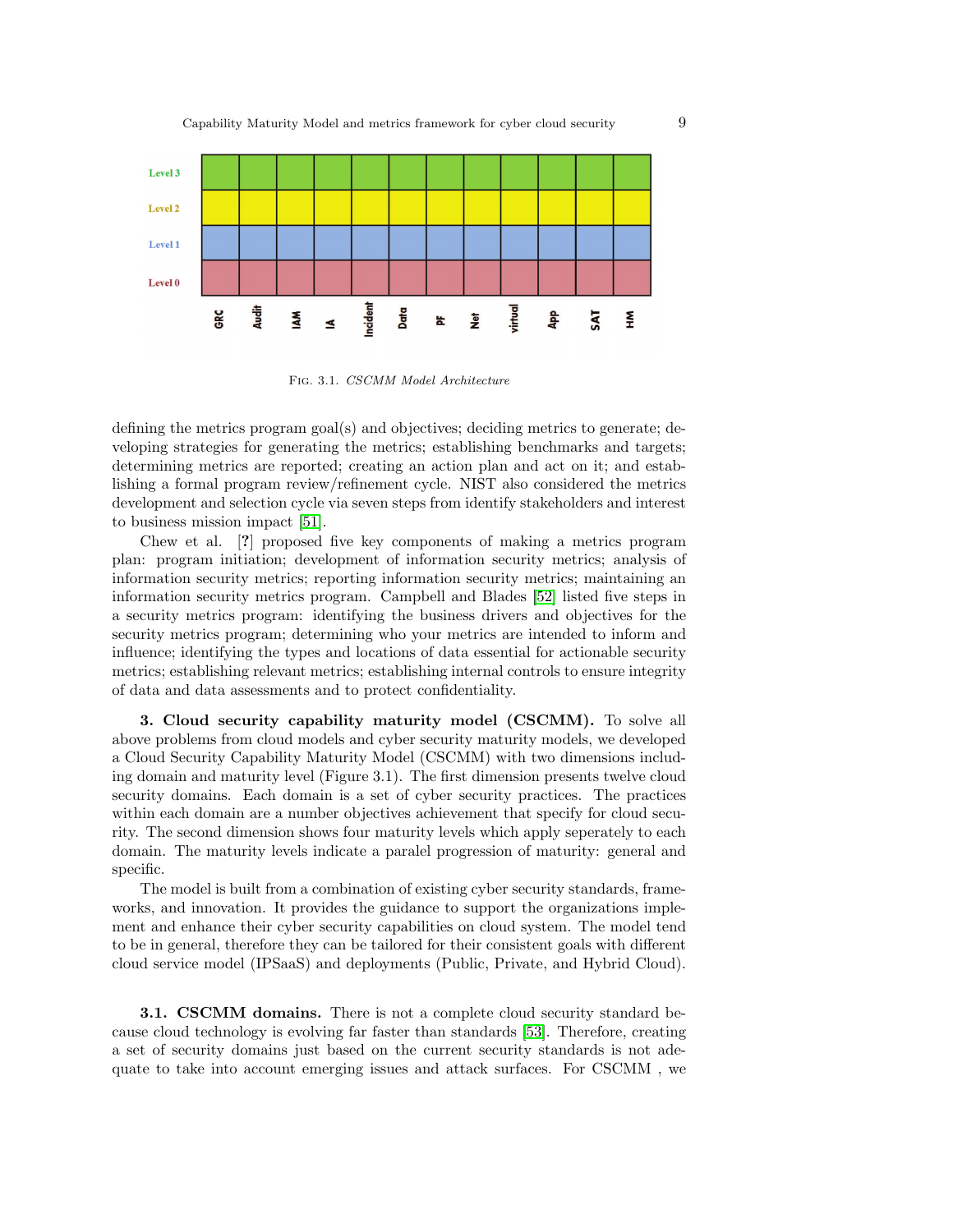| ID             | Domains/Models                                | CSA          | <b>CSCC</b> | <b>ENISA</b> | <b>IBM</b>   | <b>CISCO</b> | <b>ISIMC</b> | FedRAMP      | <b>PCIDSS</b> | <b>SANS</b>  | SSE-<br><b>CMM</b> | ES-<br><b>CMM</b> | <b>RMM</b>   | <b>ISO</b> | NIST-<br><b>CSF</b> | <b>Number</b>           |
|----------------|-----------------------------------------------|--------------|-------------|--------------|--------------|--------------|--------------|--------------|---------------|--------------|--------------------|-------------------|--------------|------------|---------------------|-------------------------|
| $\mathbf{1}$   | Infrastructure and facilities security        | ✔            |             | ✓            | ✔            |              | ✔            | ٠            | ✔             |              | ✔                  | ú                 | ✔            | ر          | ٠                   | 13                      |
| $\overline{2}$ | Identity and access management                | ✔            | ✔           | $\checkmark$ | ✓            |              | ✔            | $\checkmark$ |               | $\checkmark$ | ✓                  | ٧                 |              | ✔          | ۷                   | 11                      |
| 3              | Governance, Risk, and Compliance              | ✔            | ✔           | $\checkmark$ | ✔            |              | ✓            | $\checkmark$ | $\checkmark$  |              | $\checkmark$       | ✓                 | $\checkmark$ |            | ۷                   | 11                      |
| 4              | Incident response, threat management          | ✔            |             | ✔            |              |              | ✔            | $\checkmark$ | $\checkmark$  | $\checkmark$ |                    | $\checkmark$      | $\checkmark$ |            | ٠                   | 9                       |
| 5              | Data and information protection               | ✔            | ✔           | $\checkmark$ | $\checkmark$ | $\checkmark$ |              |              | ✔             | $\checkmark$ |                    |                   |              |            | $\checkmark$        | 8                       |
| 6              | Human resources management                    |              | ✔           | ✓            | $\checkmark$ | ✔            |              | ✔            |               |              |                    | ٠                 |              | ✔          |                     | $\overline{7}$          |
| $\overline{7}$ | <b>Application security</b>                   | $\checkmark$ | ✔           | $\checkmark$ | ✔            | ✔            | $\checkmark$ |              |               |              | ✓                  |                   |              |            |                     | $\overline{7}$          |
| 8              | Security awareness and training               |              |             | ✓            |              |              | ✓            | ٠            |               |              | ✓                  |                   | ✔            |            | ٠                   | 6                       |
| 9              | Audit and accountability                      | ✓            |             |              |              |              | ✔            | $\checkmark$ |               |              | ✓                  | ✓                 |              |            |                     | 5                       |
| 10             | Operability and portability                   | ✓            |             | $\checkmark$ |              |              | ✔            |              |               |              |                    |                   |              |            |                     | 3                       |
| 11             | Virtualization                                | ✔            |             |              |              | ✔            | ✓            |              |               |              |                    |                   |              |            |                     | $\overline{\mathbf{3}}$ |
| 12             | <b>Cloud connections and</b><br>communication |              |             | ✔            | ✔            |              |              |              |               |              |                    |                   |              |            |                     | 3                       |

Fig. 3.2. The appearance of security domains in security model

choose a systematic review approach on existingcloud security models and standards, traditional security maturity models as well as trends in emerging technologies. Systematic review methodology is a means of evaluating and interpreting all available research relevant to a particular research question, topic area, or phenomenon of interest [\[54\]](#page-17-28). As a result, we investigated fourteen security models including five traditional and nine cloud security models. We found twelve in twenty one security domains with the highest number of appearances in fourteen models (Figure 3.2). In which, eight security domains are from traditional maturity models and standards including infrastructure and facilities security; identity and access management; governance, risk, and compliance; incident response and threat management; data and information protection; human resources management; security awareness and training; audit and accountability. There are four cloud specific security domains such as cloud connections and communication; operabability and portability; virtualization; and application secuirty. Based on different perspective of security domains categories from ISO (strategic, tactical, and operational), CSA (governance, operational), IBM (Process, Technical, and Operational), and Karola (Technical, Social), we settle for these twelve security domains as they cover comprehensive aspects of cyber security and accommodate emerging security issues.

The main contents of these 12 domains are summarized below:

1. Governance, Risk, and Compliance management (GRC): This domain focuses on establishing, operating, and maintaining cyber security risk management programs that identify, analyse, and mitigate cyber security risk to the organization. This means governance and compliance policies and procedures established to protect stakeholders property. This covers implementations of compliance following regulatory requirements between stakeholders. Compliance management is to maintain and provide compliance. It relates to execution of internal security policies, and different compliance requirements such as regulatory, legislative.

2. Audit and Accountability: This domain aims to provide information about roles, responsibilities, and compliance regarding auditing. It addresses auditing of security controls including checking for proper server maintenance and controls to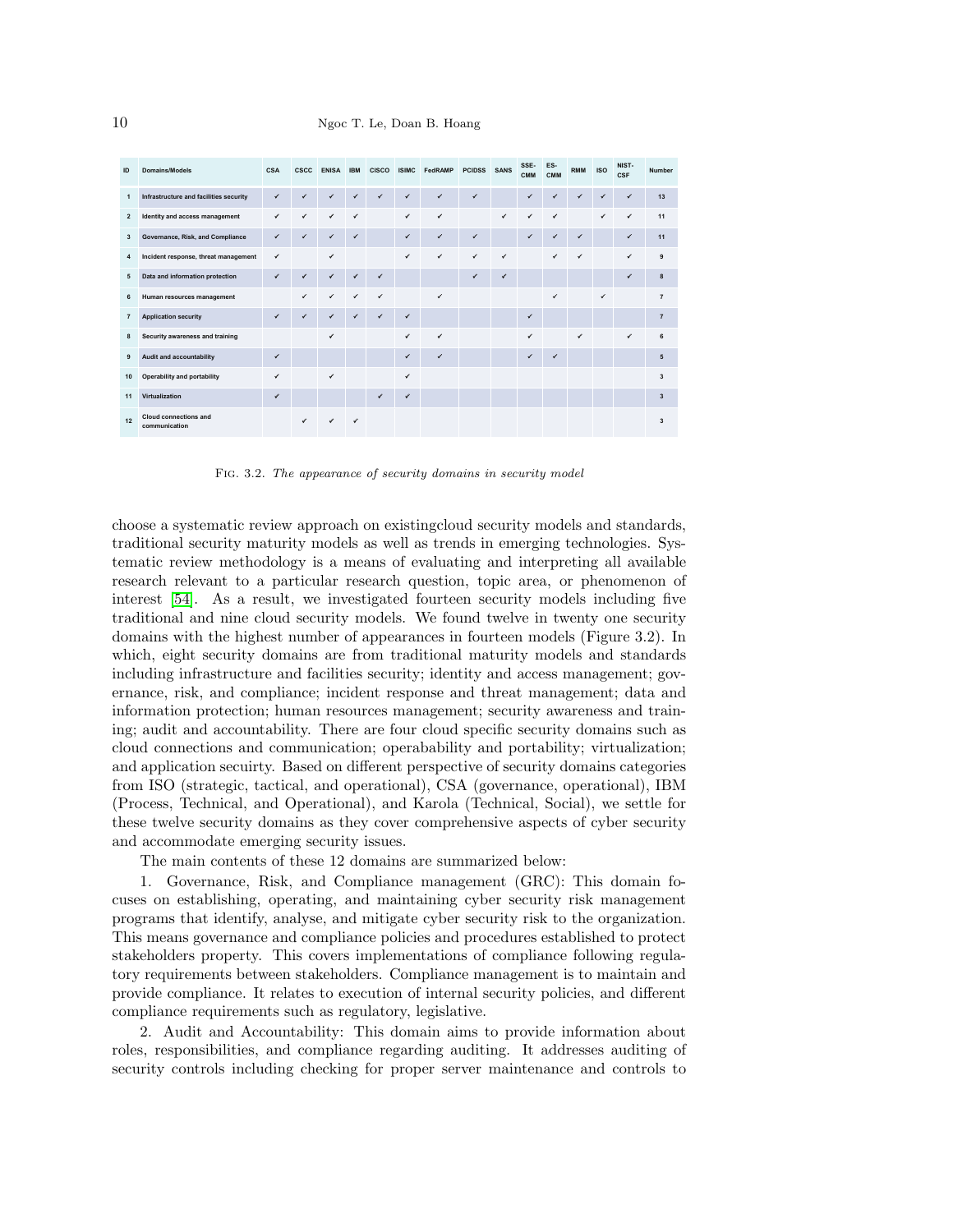make sure that it is properly done and security policies are being enforced. The policy may set the level and detail of auditing and specify types of events to be audited. The major procedures of this domain are auditable events; content of audit records, audit processing and monitoring; audit reduction and report generation; protection of audit information; and audit retention.

3. Identities and Access Management (IAM): This domain ensures authentication, authorization, and administration of identities. The main concerns of this domain are related to identity verification, granting a correct level of access to cloud resources, policy managements, and role-based access controls. The purpose of IAM is to prevent unauthorized access to physical and virtual resources as this can threaten the confidentiality, availability, integrity, and other properties of users services and data. These domains can be applied by standards or technologies such as LDAP (Lightweight directory Access Protocol) to provide access to directory servers and SAML 2.0 (Security Authorization Mark-up Language) for exchange of authentication and authorization data between security domains.

4. Data and Information protection (Data): Data protection is one of the critical security challenges in cloud computing. Control of data and compensating controls can be used to tackle the loss of physical control when moving data to the cloud. The concern of information management is who has onus for data confidentiality, integrity, and availability. Therefore, security controls as expressed in ISO 27002 including asset management, access control and cryptography can be applied. Other technologies such as HTTPS for regular connections from cloud services over the internet, VPN using IPSec or SSL for connections also can be used for implementing this domain. Moreover, encryption keys should be used by KMIP (the Key Management Interoperability Protocol) that supports a standardized way to manage encryption keys.

5. Incident response: This domain concentrates on incident detection, response, notification, and remediation. The major concerns in Incident response are related to establishing and maintaining plans, procedures, and technologies to detect, analyse, and respond to cyber security incidents and events. The incident response lifecycle as expressed in the National Institute of Standards and Technology Computer Security Incident Handling Guide (NIST 800-61) should be used in this domain.

6. Infrastructure and facilities security: The security of an IT system also depends on the security of its physical infrastructure and facilities. In the case of cloud computing, this extends to the infrastructure and facilities of the cloud service provider. The customer must get assurance from the provider that appropriate security controls are in place. ISO 27007 can be used to ensure protection against external and environmental threats like fire, floods, earthquakes, civil unrest or other potential threats that could disrupt cloud services; control of personnel working in secure areas; equipment security controls; and supporting utilities such as electricity supply, gas supply, telecommunications.

7. Human resource management: People are often described as the weakest entity in any security system. This domain focuses on human resource process, from pre-employment, during employment, and through termination, to ensure that policies and procedures are in place to address security issues. The three areas of human resources security concerned are prior to employment; during employment; termination and change of employment. Human Resources Security in ISO 27002:2013 (Information Security Management) can be used for this domain.

8. Security awareness and training: This domain aims to create a culture of security and ensure the ongoing suitability and competence of all personnel. Consistent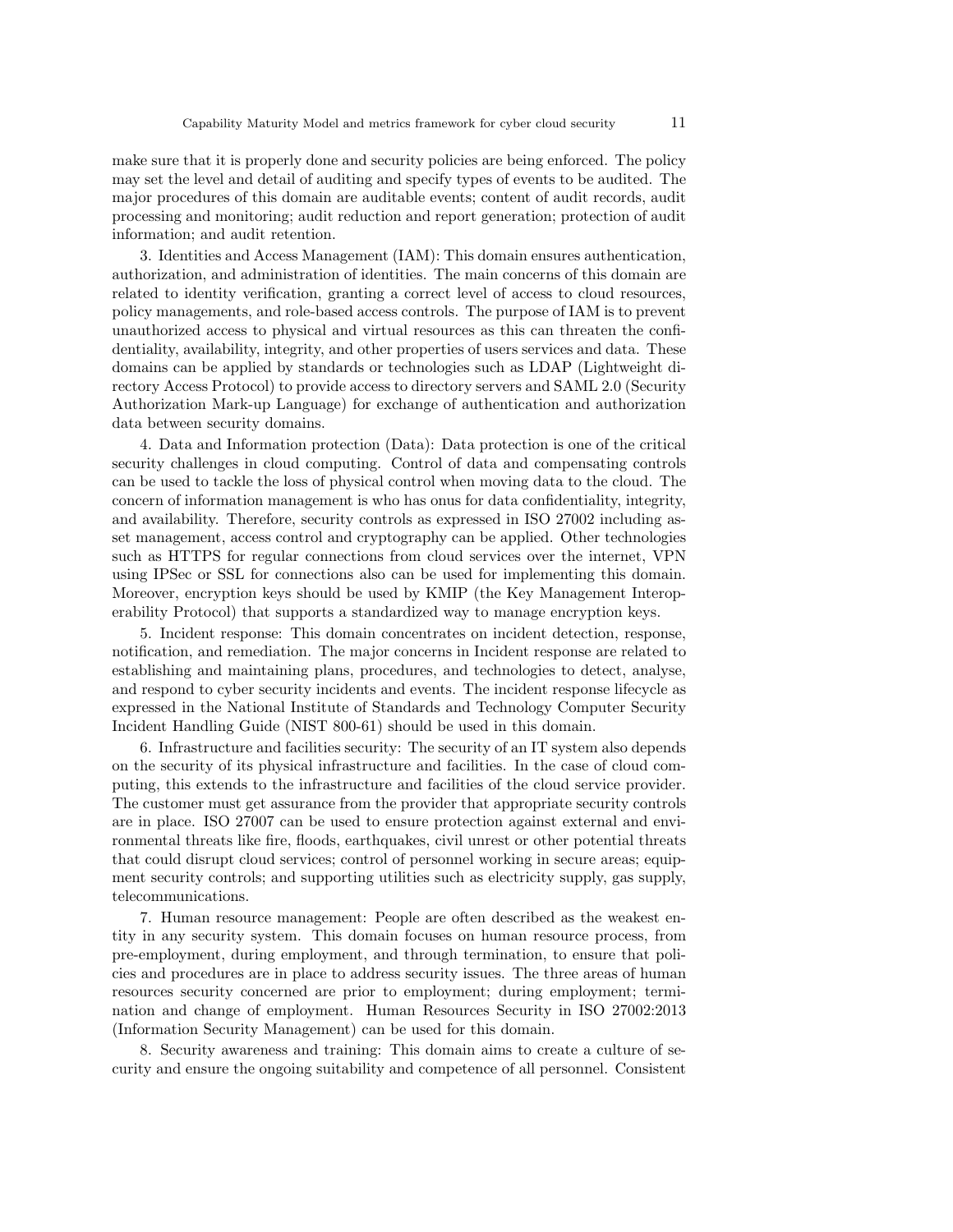training throughout the entire process ensures that employees and contractors are fully aware of their roles and responsibilities and understand the criticality of their actions in protecting and securing both information and facilities.

9. Cloud application security: This domain focuses on determining the application software on which type of cloud platform (SaaS, PaaS, or IaaS) for securing. The Open Web Application Security Project (OWASP) or Secure Software Development Life Cycle (SSDLC) can support cloud service entities to secure application running on cloud systems. In terms of technologies and techniques in cloud application security, we can use firewall to control access. We also can consider VPNs to limit access to application to users for these domains.

10. Virtualization and isolation: This domain focuses on the security issues related to system/hardware virtualization, rather than a more general survey of all forms of virtualization. This domain is associated with multi-tenancy, VM isolation, VM co-resident, hypervisor vulnerabilities, and other virtualized artefacts. Isolation is the technique that is used to protect each entity within the cloud infrastructure component of a system from unwanted interferences. Isolation is used to identify virtual and physical boundaries, partition containers, processes or logical functional entities, and isolate policy-based security violations.

11. Interoperability and portability: This domain is one of the special domains in cloud computing. It is the ability to move data/services from one provider to another, or bring it entirely back in-house. To ensure this domain, we can use open virtualization formats to provide interoperability, while virtualization can help to remove concerns about physical hardware, distinct differences exist between common hypervisors. It deals with different technologies virtual machine images are captured and ported to new cloud providers such as Distributed Management Task Force (DMTF) and Open Virtualization format (OVF).

12. Cloud connections and communication security: A cloud service provider must allow legitimate network traffic and block malicious network traffic. However, unlike many other organizations, a cloud service provider may not necessarily know what network traffic its customers plan to send and receive. Nevertheless, customers should expect certain external network perimeter safety measures from their cloud providers. For this domain, ISO/IEC 2703332 standards can be used to provide detailed guidance on implementing the network security controls that are introduced in ISO/IEC 27002.

In these twelve domains, we integrate isolation into virtualization domain to generate new domain namely virtualization and isolation and offer domain interoperability portability as a new domain. It is clear that virtualization and isolation have been important techniques in cloud security. Virtualization is considered as the cloud enabling technology and hence it is at the centre of cloud security. However, with emerging attacks recently on the virtualization layer, this domain has to be taken seriously. Isolation technique has been emerged as a new approach for securing cloud computing. The development of isolation theory with assessing process is necessary.

3.2. Security maturity levels. To investigate the common features of each maturity level in previous security maturity models, we compared ten prominent professional security maturity models (Figure 3.3). As a result of this investigation, we adopt four maturity levels (SMLs) for our CSCMM model. Maturity levels are identified by the following attributes: (1) the SMLs apply independently to each domain. For instance, an organization could be implementing at SML1 in one domain, SML2 in another domain; (2) the maturity level of a domain is determined by the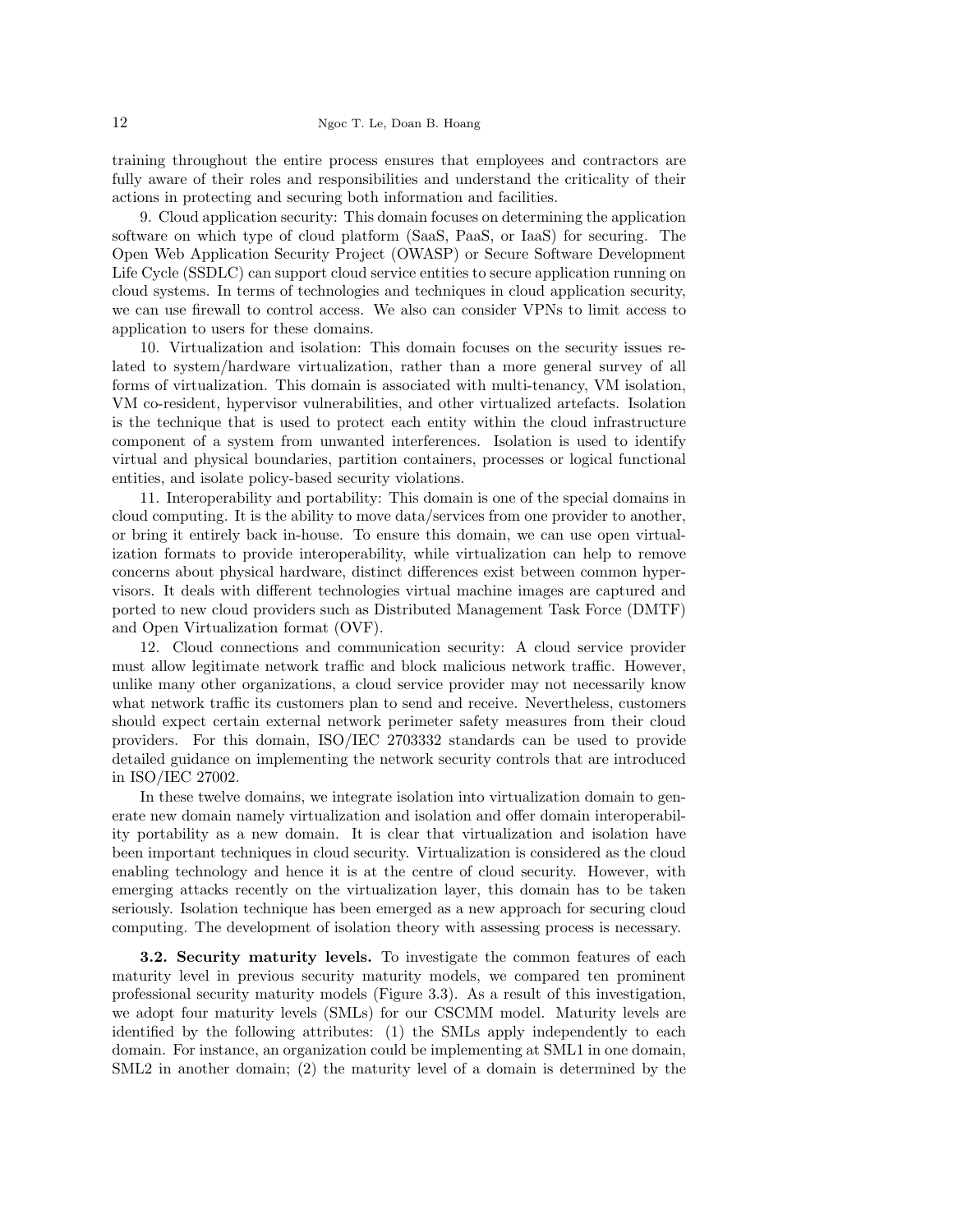|                | <b>Cyber Security Maturity Models</b>                                              | <b>Organizations</b>   |                                                                                                                                  | <b>Maturity Levels</b>       |                  |                    |                                 |            |  |  |
|----------------|------------------------------------------------------------------------------------|------------------------|----------------------------------------------------------------------------------------------------------------------------------|------------------------------|------------------|--------------------|---------------------------------|------------|--|--|
|                | (CSM2)                                                                             | or Author              | <b>Purposes and Strengths</b>                                                                                                    | $\mathbf{1}$                 | $\overline{2}$   | $\overline{3}$     | $\overline{4}$                  | 5          |  |  |
| 1              | Information security management<br>system (ISMS-ISO 27001), 2005                   | <b>ISO</b>             | Information security risk management<br>through security standards                                                               | Performed                    | Managed          | Established        | Predictable                     | Optimized  |  |  |
| $\overline{2}$ | <b>Information Security Management</b><br>Maturity Model (ISM3), 2007              | <b>ISM3 Consortium</b> | Prevent and mitigate incidents and<br>Optimise the use of information, money,<br>people, time and infrastructure                 | <b>Undefined</b>             | Defined          | Managed            | Controlled                      | Optimized  |  |  |
| $\overline{3}$ | <b>Information Security Maturity Model</b><br>(ISM2), 2007                         | NIST-PRISMA            | Provides a framework for review and<br>measure the information security posture<br>of an information security program            | Polices                      | Procedures       | <b>Implemented</b> | <b>Tested</b>                   | Integrated |  |  |
| 4              | <b>Gartner's Information Security</b><br>Awareness Maturity Model (GISMM),<br>2009 | Gartner                | Security awareness, and risk management<br>in large international organizations                                                  | <b>Blissful</b><br>ignorance | <b>Awareness</b> | Corrective         | <b>Operations</b><br>excellence |            |  |  |
| 5              | Information Security Framework (ISF),<br>2009                                      | <b>IBM</b>             | Security gap analysis between business and<br>technology                                                                         | Initial                      | Basic            | Capable            | Efficiency                      | Optimizing |  |  |
| 6              | Resilience Management Model (RMM),<br>2010                                         | <b>CERT</b>            | A capability-focused process model for<br>managing operational resilience                                                        | Incomplete                   | Performed        | Managed            | <b>Defined</b>                  |            |  |  |
| $\overline{7}$ | <b>Community Cyber Security Maturity</b><br>Model (CCSMM), 2011                    | White                  | Community effort and communication<br>capability in communities                                                                  | Initial                      | Advanced         | Self-Assessed      | Integrated                      | Vanguard   |  |  |
| $\mathbf{a}$   | NICE's Cyber Security Capability Maturity<br><b>Model, 2012</b>                    | The US DHS             | Workforce planning for cyber security best<br>practices                                                                          | Limited                      | Progressing      | Optimized          |                                 |            |  |  |
| 9              | Cyber Security Framework (CSF-NIST),<br>2014                                       | <b>NIST</b>            | Improves federal critical infrastructure<br>through a set of activities designed to<br>develop individual profiles for operators | Identify                     | Protect          | <b>Detect</b>      | <b>Respond</b>                  | Recover    |  |  |
| 10             | <b>Cyber Security Capability Maturity Model</b><br>(C2M2), 2015                    | Curtis                 | Assessment of implementation and<br>management in Critical Infrastructure                                                        | Not<br>performed             | Initiated        | Performed          | Managed                         |            |  |  |

Fig. 3.3. Investigating Cyber Security Maturity Models

minimum of all security practices implemented in that domain. For example, to gain security maturity level at SML2 in one domain, the organization has to implement all the security practices in SML1 and SML2; (3) SML achievement should align with business objectives and organizations security strategy.

Expressed below are common features that define each maturity level.

- SML0 (Undefined): at this level organizations are at the starting point with a commitment to establish a security maturity assessment model. They have no plan to check or test security processes.

- SML1 (Initiated): at this level, most organizations focus on basic security practice. Some basic security physical hardware devices or networks need to be implemented on IaaS, basic protection on virtual machine monitor, access control and encryption on PaaS, basic application security and multi-tenancy on SaaS.

- SML2 (Managed): at this level, organizations focus on building and planning Information Security programs and apply cloud security standards. Cloud security stakeholders such as provider, consumer, and third-party are identified and involved. Cloud security activities need to be guided by policies. Some cloud automatic security tools are applied such as intrusion detection and prevention systems. Especially, security metrics system needs to be applied at this level to support security decision making. For IaaS, security mechanisms to protect network and data are applied to achieve selected security standards compliance. For PaaS, it is ensured that the virtual machine monitor needs to be protected by higher security policies. For SaaS, automatic security system for web-based, software, or database need to be implemented.

- SML3 (Optimized): it is defined as the highest maturity level. This is real-time protection level. All the security program support 24/7 staffed operations and fully automated. It is assured that all security policies and procedures are implemented. This is the ideal cloud security status with optimal use of resources from facilities, time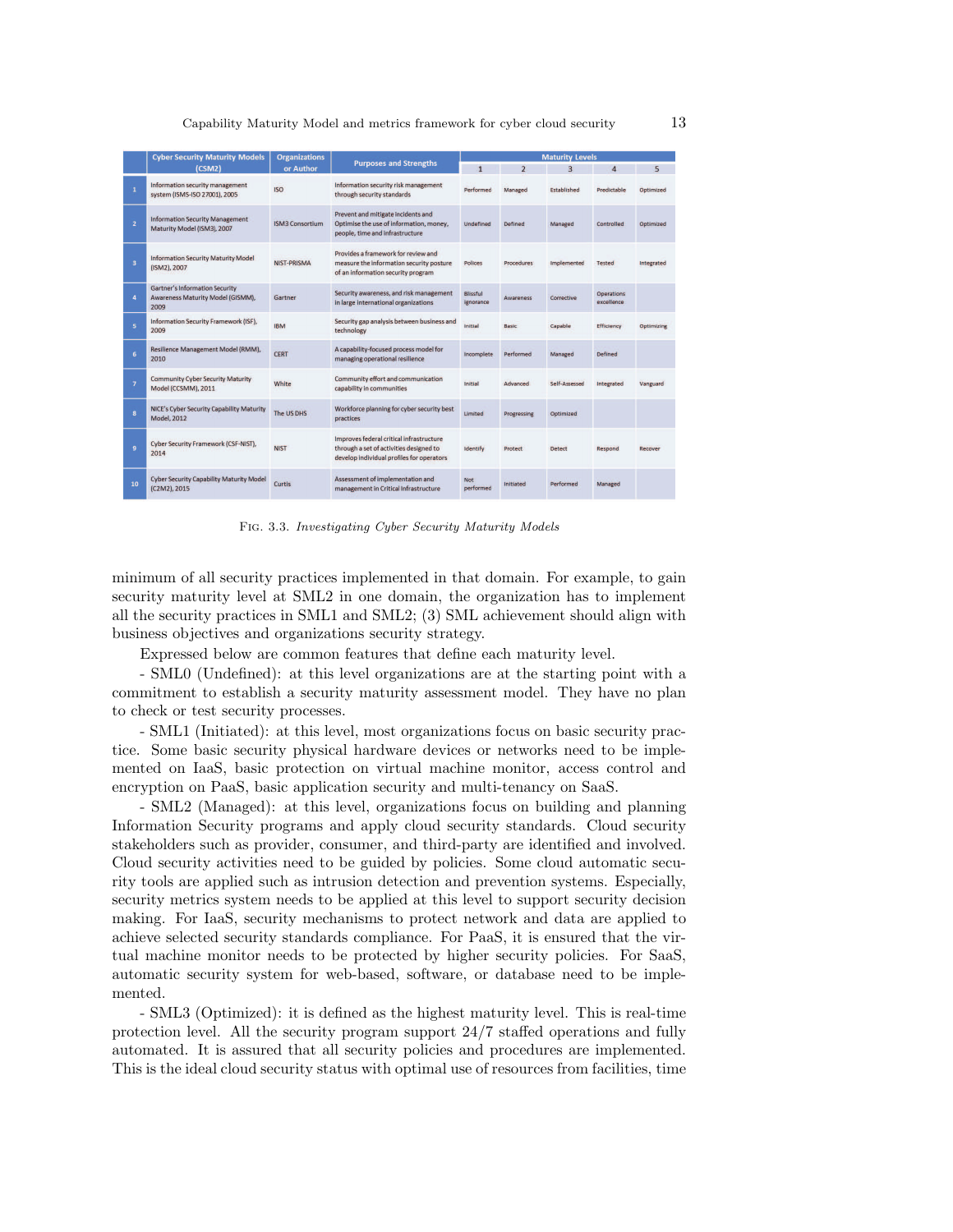to costs and human. This level is called resilience when the organization can detect and tackle with security threats automatically proactively and the time to achieve resilience status is almost zero. And all people in the organization have adequate skills and knowledge about security on cloud.

4. Security metrics framework. To assess the maturity level of CSCMM model in general and a security domain or a security activity in particular, we propose a security metrics framework with the following steps (Figure 4.1).

Inputs. This first step describes the requirements for the security metrics framework: security practices and activities, goals and objectives, security requirements. A set of security practices for a particular domain or multiple domains is defined and/or selected. This depends on the demand of upper management or the schedule of assessment process of the CSCMM model. These securities then determine what to measure. What-to-measure may be one security activity or several security activities from the selected domains. Stakeholders are identified which include upper managers who decide on information requirements, managers who carry out the directive, practitioners who implement the security metrics, and security metrics consumers. Goals and Objectives define the goals and objectives of security metrics plan or program from the stakeholders viewpoint.

Metric plan. Classification of security activities or practices is also necessary to indicate the type of measurement ( governance, management, operational, and technical) and to decide on the metrics plan and the method to measure as security metrics should be SMART [\[46\]](#page-17-20). or PRACMATIC [\[47\]](#page-17-21). Security metrics components identification identifies the elements or dimensions related to the metrics. These may include real-virtual, infrastructures, and interaction of entities in the (cloud) cyber space, and others factors such as cost, time, threats, and vulnerabilities. Determination of measuring methods is based on the qualitative or quantitative nature of the security practices. Quantitative metrics are usually based on mathematical models and numerical data. The unit of measurement for each component of security metrics program is then derived. Data collection has to be planned to meet the characteristic requirements such as obtainable, cheap to collect, quantitative express, automatically.

Measuring. Relevant and measurable metrics have already determined and selected from previous steps, this step carries out the actual measurement according to the measuring method and the data collection plan. In general, a security metrics is a function of its measured components:

$$
x = f(x_1, x_2, x_3, \ldots, xn)
$$

 $x1, x2, x3, \ldots, xn$  are security metrics components x could be a countable value based on a maturity benchmarking (next step). f is a function of the specification of security metrics identified in the metric plan. If x does not yield a value or it is impossible to implement the measurement one has to go back to the metric plan step define the set security components and their impacts.

Analyze. This step consists of several operations such as holistic analysis, interpretation, and consolidation. Holistic analysis means that the analysis takes into account not only the measured metrics but also the elements of the inputs and the metric plan steps of the metrics framework. This is important as some quantitative metrics lose their original meanings when reduced to a pure numerical number. Interpretation of the obtained metrics is to decipher the true security status of the cyber space under protection. Interpretation also provides the reasons and their impact on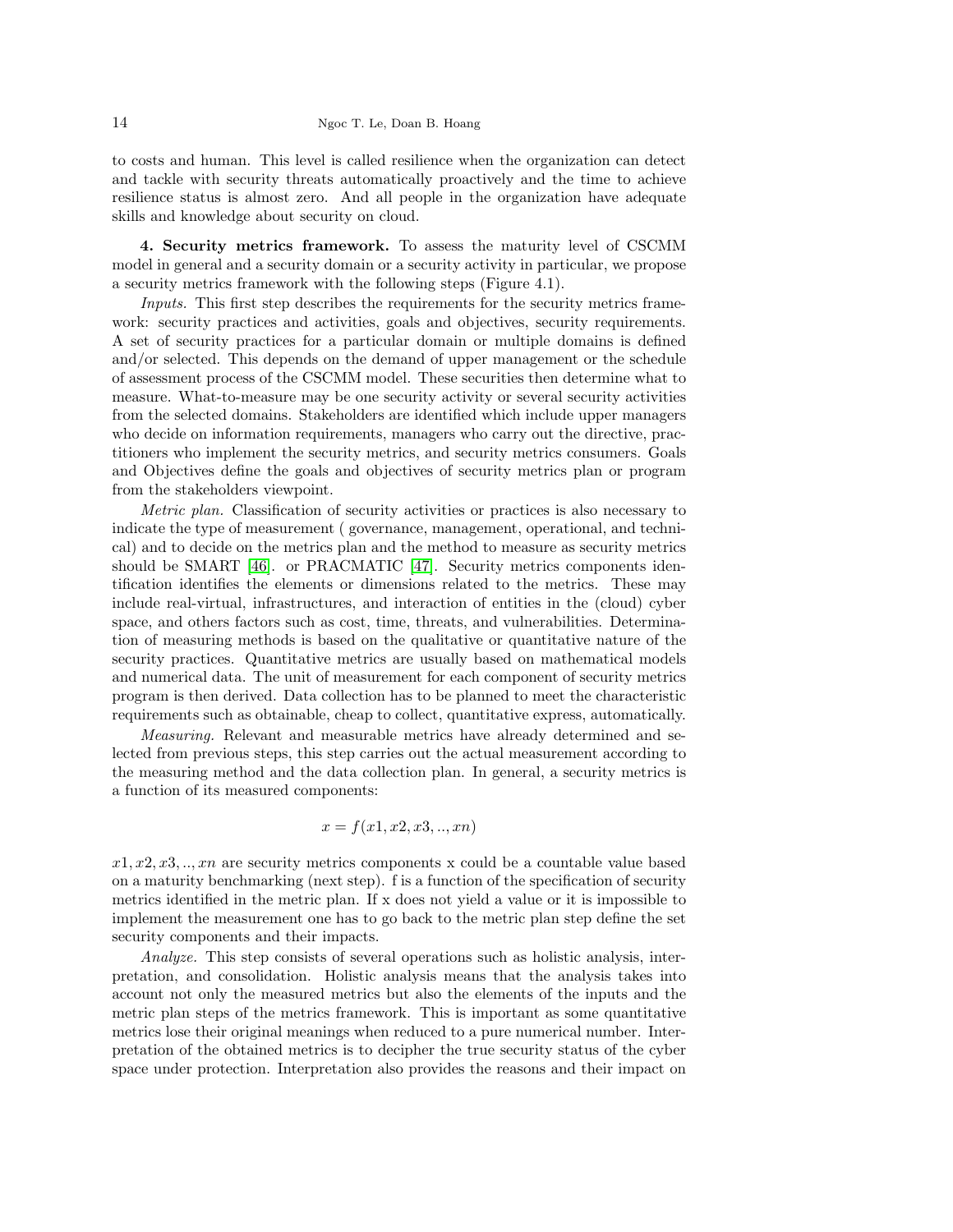

Fig. 4.1. CSCMM metrics framework diagram

the measured result. The effectiveness and efficiency of the proposed metrics should be evaluated.

Maturity level determination:. Benchmarking is the process of comparing ones own performance and practices against peers within the industry or noted best practice organizations outside the industry. Benchmarks can be used, for example, to determine a minimum essential configuration for workstations, servers, laptops, routers, firewalls, and other network devices or for the holistic system. The method for assigning maturity level depends on the specification of the security metrics. It could be assigned as a percentage range from Level 0 (say,  $0.25\%$  to Level 4 (say,  $75{\text -}100\%$ ); a weighted value; a value interval, or times to security incident response from months (level 0), days (level 1), hour (level 2), to real-time (level 3)  $[55]$ .

Report. The last step is reporting that shows and informs the ultimate impact and consequences to metrics consumers. All steps of the metrics need to be described. The frequency of reports depends on requirement of the organization and its upper managers. On the one hand, the report provides the assessed security status of the cloud system relates and explain clearly the impact of the security status to the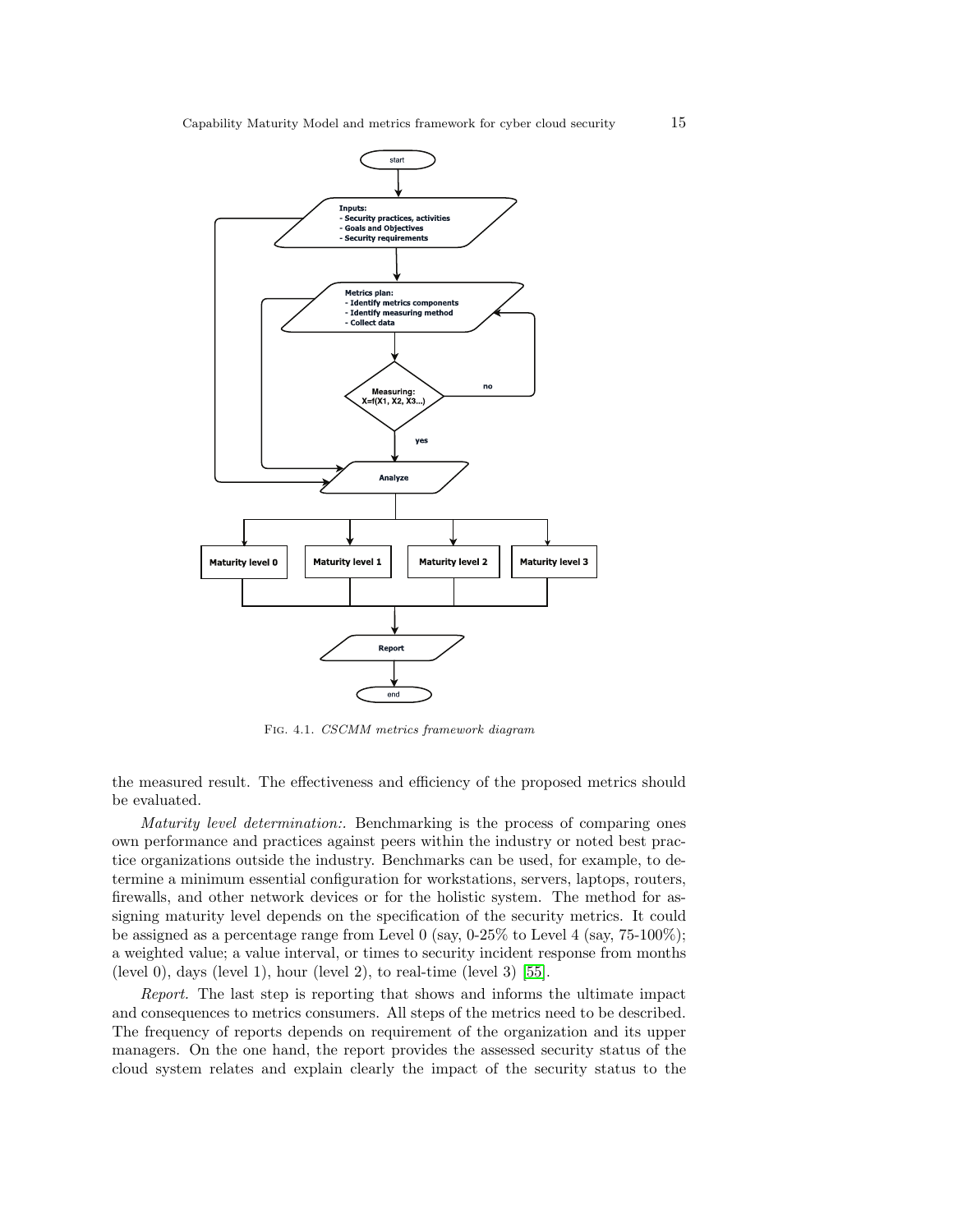management on the organization business plan and direction. On the other hand, to the security experts and practitioners, the report identifies security weaknesses and suggests action plans for remedy and provides a roadmap for strengthening the security of the system.

5. The selection of advanced security quantitative metrics. With the proposed security metrics framework, the overall security assessment can be balanced and complemented between existing qualitative assessment for senior managers of an organization and quantitative assessment for its security experts. In terms of the qualitative assessment, capability maturity model theory provides senior managers with a sound picture of security compliance of their system in terms of practices but it does not relate well the impact of the security assessment to their business plan and direction. In terms of quantitative assessment, advanced security metrics allow mappings between the outcome of security assessment and costs/benefits to the organization. Furthermore, good quantitative security metrics allow the identification of a specific domain or an individual practice of the model and suggest appropriate security measures for achieving a higher level of maturity.

Among many quantitative security metrics, Mean Failure Cost (MFC) metrics [\[56\]](#page-17-30) is an excellent candidate metric for CSCMM. MFC is the predictive quantitative metrics that quantifies the costs each (among many) stakeholder needs to invest to the mission for better security or the benefits the stakeholder stands to lose due to the lack of security. MFC is considered as an advanced security metrics for a number of reasons. First, it includes the stakeholders, the impact of security properties on stakeholders, and the threats that can affect system. Second, it can embrace traditional metrics such Mean time to failure (MTTF), Mean Time To Explore (MTTE), and Mean Time Between Breaches (MTBB). Third, it meets many essential security metrics requirements such as SMART or PRAGMATIC.

In addition, the assessment process in the CSCMM model can deploy other stateof-art quantitative metrics including check-list based; state-based stochastic, Fuzzy Analytic Hierarchy, Attack graph based, Dynamic Bayesian Network (DBN) based, Tree weighting. For check-list base metrics, it proposes an advanced security measurement system that reflects the characteristics of each field (critical infrastructure facilities) to achieve effective information security management [\[57\]](#page-17-31). State-based stochastic metrics focuses on progression of an attack process over time. This applies for 4 types of significant attacks: Buffer Overflow, Man-in-the-middle, SQL injection, and Traffic Sniffing [\[58\]](#page-18-0). Fuzzy Analytic Hierarchy presents a quantitative framework based on Fuzzy Analytic Hierarchy Process (FAHP) to quantify the security performance of an information system [\[59\]](#page-18-1). Attack graphs based AGB provides a method for quantitatively analyzing the security of a network using attack graphs that are populated with known vulnerabilities and likelihoods of exploration and then exercised to obtain a metric of the overall security and risk of the network [\[60\]](#page-18-2). Dynamic Bayesian Network (DBN) based model is used to capture the dynamic nature of vulnerabilities that change overtime. An attack graph is converted to a DBN by applying conditional probabilities to the nodes, calculated from the Common Vulnerabilities Scoring System [\[61\]](#page-18-3). Tree weighting proposes an initial framework for estimating the security strength of a system by decomposing the system into its security sensitive components and assigning security scores to each component [\[62\]](#page-18-4).

6. Conclusion. This paper reviewed and revised a number of security concepts and models including cyber space, cyber security, cloud security models, security capability maturity models, and security metrics. The security capability maturity models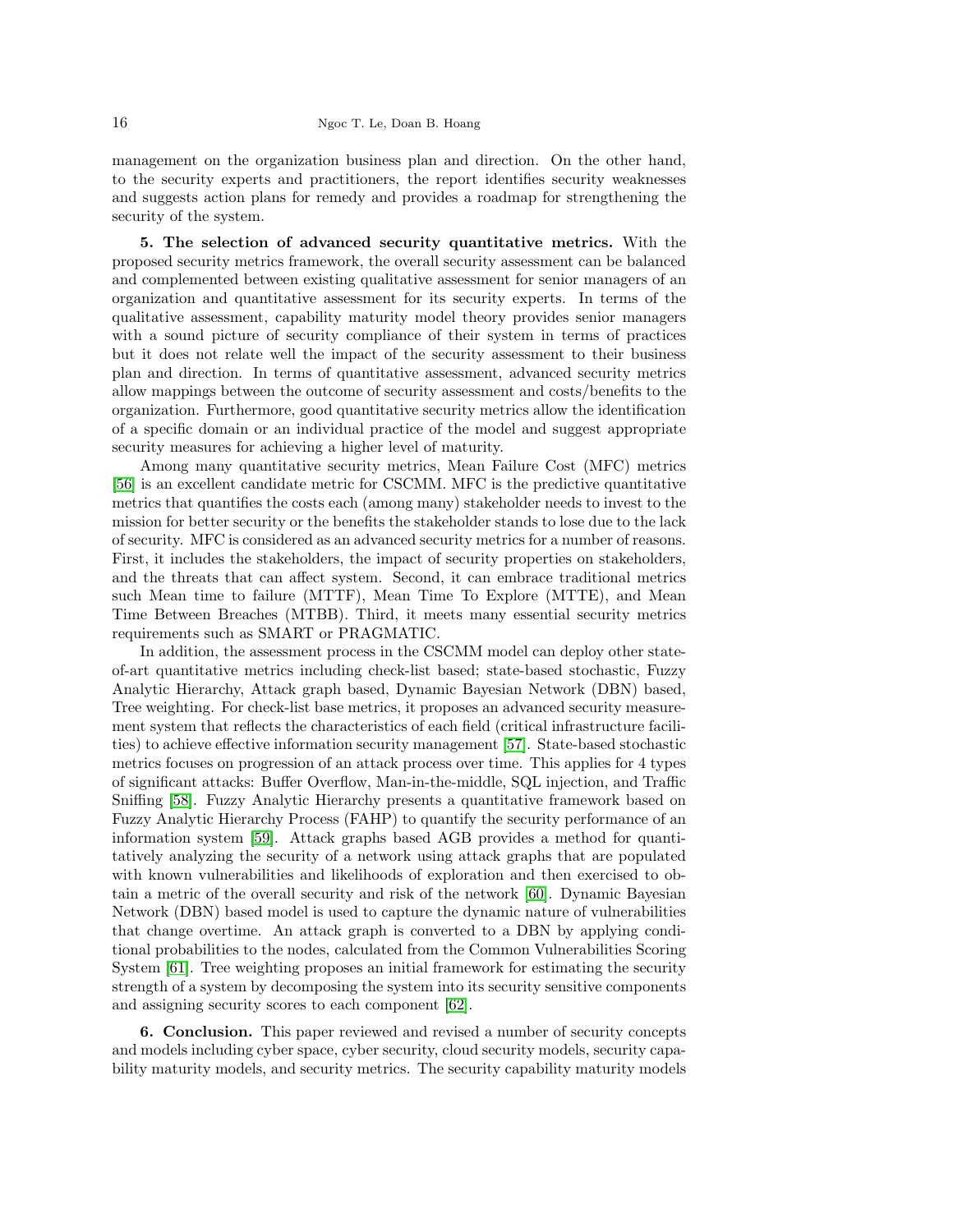are of particular interest as they systematically cover all important aspects of a cyberinfrastructure. The paper proposed a Cloud Security Capability Maturity Model that includes cloud-specific security domains and provides quantitative assessment of the overall security of the cloud under consideration. To support the measuring of security maturity level, security metrics framework was introduced. This framework includes relevant quantitative metrics for measurable assessment. It presents a balance assessment of the overall security of an organisation/system qualitatively and quantitatively. For senior managers, CSCMM offers a meaningful security assessment of the security status of their infrastructure for making decision concerning business plan and direction. For security experts or practitioners, CSCMM with its quantitative metrics enables proactive measures and responsive actions. The paper also suggested future research with advanced metrics that involve various stakeholders, components of cloud security systems.

### REFERENCES

- <span id="page-16-0"></span>[1] M. WHITMAN AND H. MATTORD, Management of information security, Cengage Learning, 2013.
- <span id="page-16-1"></span>[2] WIKIPEDIA, National security, 2015.
- <span id="page-16-2"></span>[3] R. VON SOLMS AND J. VAN NIEKERK, From information security to cyber security, computers & security, 38 (2013), pp. 97–102.
- <span id="page-16-3"></span>[4] N. Wiener, Cybernetics or Control and Communication in the Animal and the Machine, vol. 25, MIT press, 1961.
- <span id="page-16-4"></span>[5] S. CIRANI, M. PICONE, AND L. VELTRI, A session initiation protocol for the internet of things, Scalable Computing: Practice and Experience, 14 (2014), pp. 249–263.
- <span id="page-16-5"></span>[6] HUMPHREY, *Cmm*, IEEE, 1 (1989).
- <span id="page-16-6"></span>[7] P. D. Curtis and N. Mehravari, Evaluating and improving cybersecurity capabilities of the energy critical infrastructure, in Technologies for Homeland Security (HST), 2015 IEEE International Symposium on, pp. 1–6.
- <span id="page-16-7"></span>[8] ITU, Overview of cybersecurity (ITU-T X.1205), 04/2008.
- <span id="page-16-8"></span>[9] A. GOVERNMENT, Strong and secure. a strategy for australias national security, 2013.
- <span id="page-16-9"></span>[10] C. GOVERNMENT, Canadas cyber security strategy. for a stronger and more prosperous canada (2010), 2010.
- <span id="page-16-10"></span>[11] T. N. GOVERNMENT, National cyber security strategy 2: From awareness to capability (2013), 2013.
- <span id="page-16-11"></span>[12] G. GOVERNMENT, Cyber security strategy for germany (2011), 2011.
- <span id="page-16-12"></span>[13] N. Z. GOVERNMENT, New zealand's cyber security strategy, 2015.
- <span id="page-16-13"></span>[14] D. RAJNOVIC, Cyberspace what is it?, July 26, 2012.
- <span id="page-16-14"></span>[15] R. OTTIS AND P. LORENTS, Cyberspace: Definition and implications, in Proceedings of the 5th International Conference on Information Warfare and Security, pp. 267–270.
- <span id="page-16-15"></span>[16] S. J. Shackelford, Toward cyberpeace: Managing cyberattacks through polycentric governance, Am. UL Rev., 62 (2012), p. 1273.
- <span id="page-16-16"></span>[17] M. Gasser, Building a secure computer system, Van Nostrand Reinhold Company New York, NY, 1988.
- <span id="page-16-17"></span>[18] D. Craigen, N. Diakun-Thibault, and R. Purse, Defining cybersecurity, Technology Innovation Management Review, 4 (2014).
- <span id="page-16-18"></span>[19] M. C. Lacity, Advanced outsourcing practice: Rethinking ito, bpo and cloud services, Palgrave Macmillan, 2012.
- <span id="page-16-19"></span>[20] C. CLAVISTER, Security in the cloud, White paper, (2008).
- <span id="page-16-20"></span>[21] A. BEHL AND K. BEHL, An analysis of cloud computing security issues, in Information and Communication Technologies (WICT), 2012 World Congress on, pp. 109–114.
- <span id="page-16-21"></span>[22] D. CATTEDDU, Cloud Computing: benefits, risks and recommendations for information security, Springer, 2010, pp. 17–17.
- <span id="page-16-22"></span>[23] C. S. C. COUCIL, Security for cloud computing ten steps to ensure success version 2.0, report, March, 2015.
- <span id="page-16-23"></span>[24] W. R. CLAYCOMB AND A. NICOLL, Insider threats to cloud computing: Directions for new research challenges, in 2012 IEEE 36th Annual Computer Software and Applications Conference, pp. 387–394.
- <span id="page-16-24"></span>[25] S. FARHAN BASHIR AND S. HAIDER, Security threats in cloud computing, in Internet Technology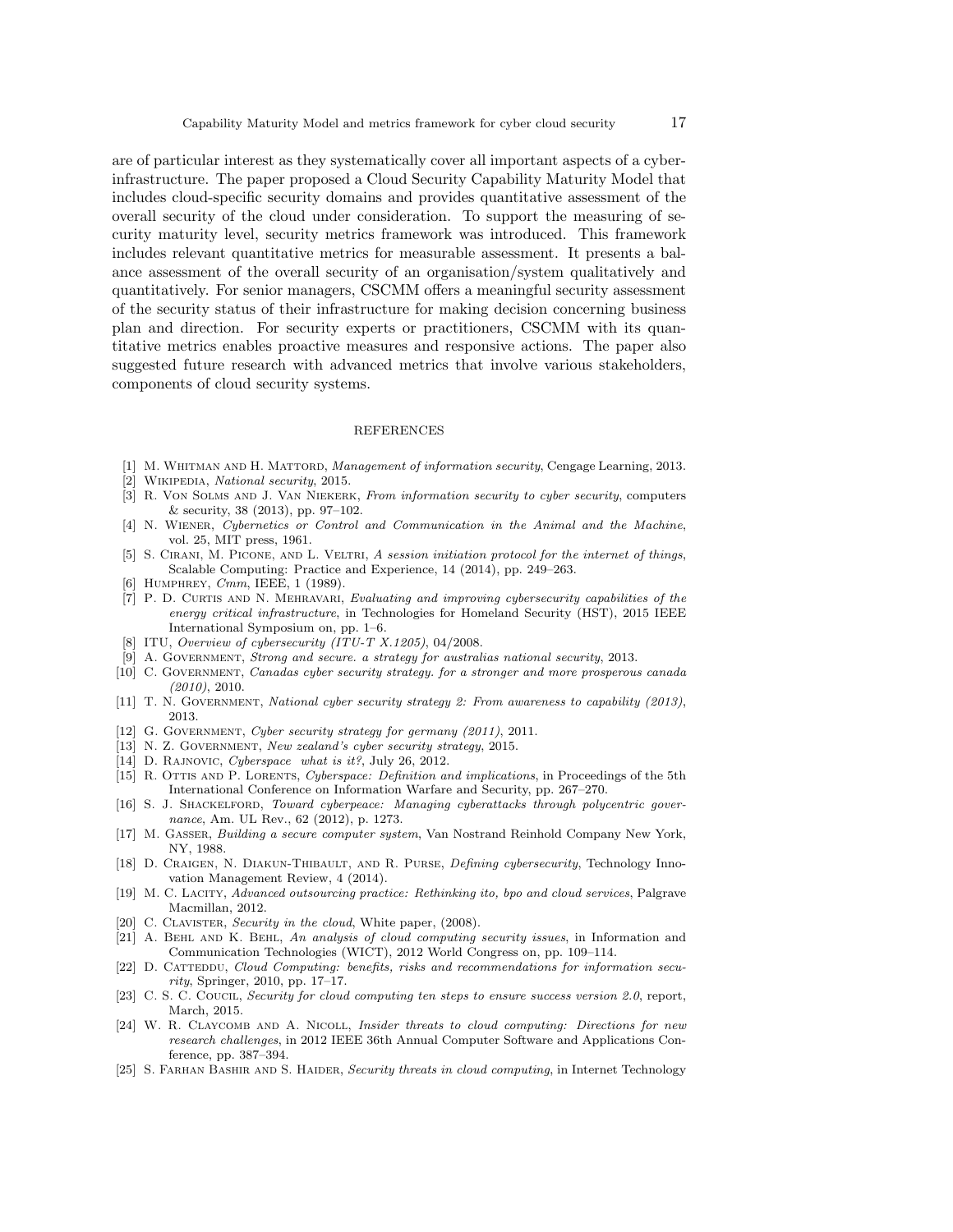and Secured Transactions (ICITST), 2011 International Conference for, pp. 214–219.

- <span id="page-17-0"></span>[26] C. S. ALLIANCE, The treacherous twelve - cloud computing top threats in 2016, 2016.
- <span id="page-17-1"></span>[27] ENISA, *Security standards for cloud usage*, report, August 2014.
- <span id="page-17-2"></span>[28] J. ARCHER AND A. BOEHM, Security guidance for critical areas of focus in cloud computing, Cloud Security Alliance, 2 (2009), pp. 1–76.
- <span id="page-17-3"></span>[29] G. BRUNETTE AND R. MOGULL, Security quidance for critical areas of focus in cloud computing  $v2.$  1, Cloud Security Alliance,  $(2009)$ , pp. 1–76.
- <span id="page-17-4"></span>[30] C. Alliance, Security guidance for critical areas of focus in cloud computing v3. 0, Cloud Security Alliance, (2011).
- <span id="page-17-5"></span>[31] B. Swain, P. Agcaoili, M. Pohlman, and K. Boyle, Cloud controls matrix, 2010.
- <span id="page-17-6"></span>[32] J. ALLEN AND N. MEHRAVARI, How to be a better consumer of security maturity models, report, Citeseer, 2014.
- <span id="page-17-7"></span>[33] N. T. LE AND D. B. HOANG, Can maturity models support cyber security?, in 2016 IEEE 35th International Performance Computing and Communications Conference (IPCCC), pp. 1–7.
- <span id="page-17-8"></span>[34] M. Siponen and R. Willison, Information security management standards: Problems and solutions, Information & Management, 46 (2009), pp. 267–270.
- <span id="page-17-9"></span>[35] B. Stevanovi, Maturity models in information security, International Journal of Information, 1 (2011).
- <span id="page-17-10"></span>[36] P. E. Black, K. Scarfone, and M. Souppaya, Cyber security metrics and measures, Wiley Handbook of Science and Technology for Homeland Security, (2008).
- <span id="page-17-11"></span>[37] B. Bates, K. M. Goertzel, and T. Winograd, Measuring Cyber Security and Information Assurance: A State-of-the Art Report, Information Assurance Technology Analysis Center, 2009.
- <span id="page-17-12"></span>[38] W. Thomson, Lord kelvin: Electrical units of measurement. popular lectures and addresses, 1889.
- <span id="page-17-13"></span>[39] W. S. HUMPHREY, A discipline for software engineering, Addison-Wesley Longman Publishing Co., Inc., 1995.
- <span id="page-17-14"></span>[40] A. JAQUITH, Security metrics, Pearson Education, 2007.
- <span id="page-17-15"></span>[41] W. K. BROTBY, Information security management metrics, A definitive guide to effective security monitoring and, (2009).
- <span id="page-17-16"></span>[42] C. F. I. SECURITY, The cis security metrics, 2010.
- <span id="page-17-17"></span>[43] E. Chew, M. Swanson, K. Stine, N. Bartol, A. Brown, and W. Robinson, Performance measurement guide for information security, 2008.
- <span id="page-17-18"></span>[44] R. Savola, Towards a security metrics taxonomy for the information and communication technology industry, in Software Engineering Advances, 2007. ICSEA 2007. International Conference on, IEEE, pp. 60–60.
- <span id="page-17-19"></span>[45] S. Kowalski, R. Barabanov, and L. Yngstrm, Information security metrics: Research directions, (2011).
- <span id="page-17-20"></span>[46] J. P. RAVENEL, *Effective operational security metrics*, Information Systems Security, 15 (2006), pp. 10–17.
- <span id="page-17-21"></span>[47] W. K. BROTBY AND G. HINSON, Pragmatic security metrics: applying metametrics to information security, CRC Press, 2013.
- <span id="page-17-22"></span>[48] D. S. HERRMANN, Complete guide to security and privacy metrics: measuring regulatory compliance, operational resilience, and ROI, CRC Press, 2007.
- <span id="page-17-23"></span>[49] S. E. Schimkowitsch, Key Components of an Information Security Metrics Program Plan, thesis, 2009.
- <span id="page-17-24"></span>[50] S. C. Payne, A guide to security metrics, SANS Security Essentials GSEC Practical Assignment Version, 1 (2010).
- <span id="page-17-25"></span>[51] W. Jansen, Directions in security metrics research, Diane Publishing, 2010.
- <span id="page-17-26"></span>[52] G. CAMPBELL AND M. BLADES, Building a metrics program that matters, Journal of healthcare protection management: publication of the International Association for Hospital Security, 30 (2014), p. 116.
- <span id="page-17-27"></span>[53] B. Duncan and M. Whittington, Compliance with standards, assurance and audit: does this equal security?, in Proceedings of the 7th International Conference on Security of Information and Networks, ACM, p. 77.
- <span id="page-17-28"></span>[54] B. Kitchenham, Procedures for performing systematic reviews, Keele, UK, Keele University, 33 (2004), pp. 1–26.
- <span id="page-17-29"></span>[55] R. LENTZ, Security intelligence maturity model, 2015.
- <span id="page-17-30"></span>[56] M. Jouini, A. B. Aissa, L. B. A. Rabai and A. Mili, Towards quantitative measures of Information Security: A Cloud Computing case study, International Journal of Cyber-Security and Digital Forensics (IJCSDF), 1 (2012), pp. 248-262
- <span id="page-17-31"></span>[57] Y. YOU, I. CHO, AND K. LEE, An advanced approach to security measurement system, The